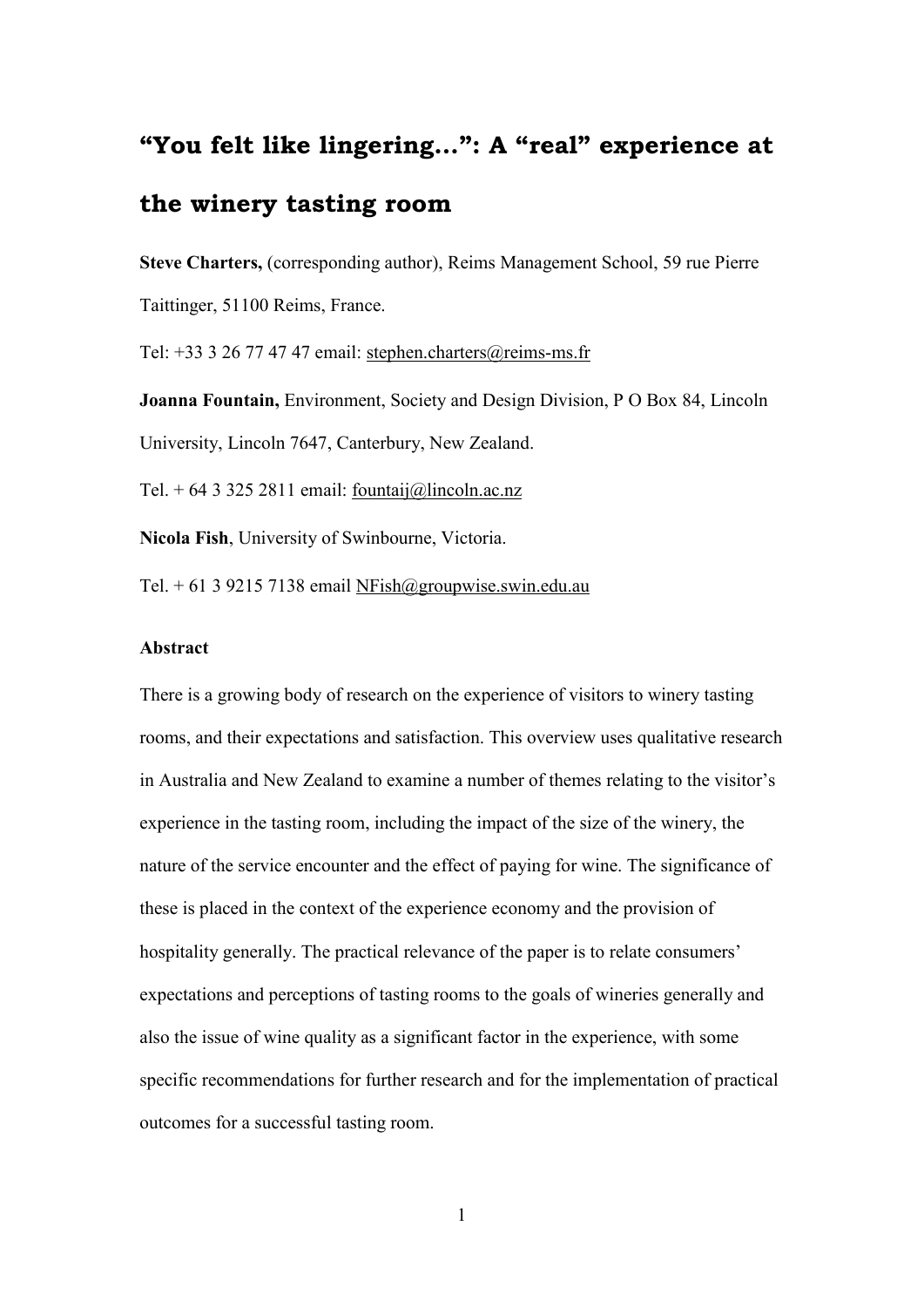#### **Introduction**

Much is already known about the experience of visiting a winery – including most of the tangible elements surrounding the experience – signage, the neatness of staff, and the cleanliness of the winery. Less attention has been placed on the psychological and affective characteristics of the winery experience. This paper, based on a series of qualitative studies in two locations in Australia and one in New Zealand, examines a number of aspects of the tasting room encounter focusing especially on the size and characteristics of the winery, the nature and process of the service encounter and the impact that these features have on the visitor's perception of their experience. The tasting room experience is significant because in wine tourism, as with all forms of tourism, the service encounter is critical. Many commentators note clear and direct links between service encounters and customer satisfaction (Gronroos, 1988; Reichheld, 1990), and in turn satisfaction is believed to impact on post-purchase perceptions, future purchase decisions and long term customer loyalty (Mitchell, 2006; O'Mahony, Hall, Lockshin, Jago, and Brown, 2006; O'Neill and Charters, 2006a). Thus, understanding the nature of the visitor's response in the tasting room has a direct bearing on the development of a winery's brand equity, customer relationship management and sales. At the same time, there is a theoretical relevance to this given that traditional, commercially-focused theories of the hospitality experience are being extended – with a focus on the meaning of experience (Gilmore and Pine, 1999, 2002) – or even challenged by different ways of viewing what it means to be hospitable (Lashley, 2000; Telfer, 2000).

# **Context**

This study examines the experience of wine tourists. In order to provide context, current knowledge of the experience of wine tourists is reviewed. A theoretical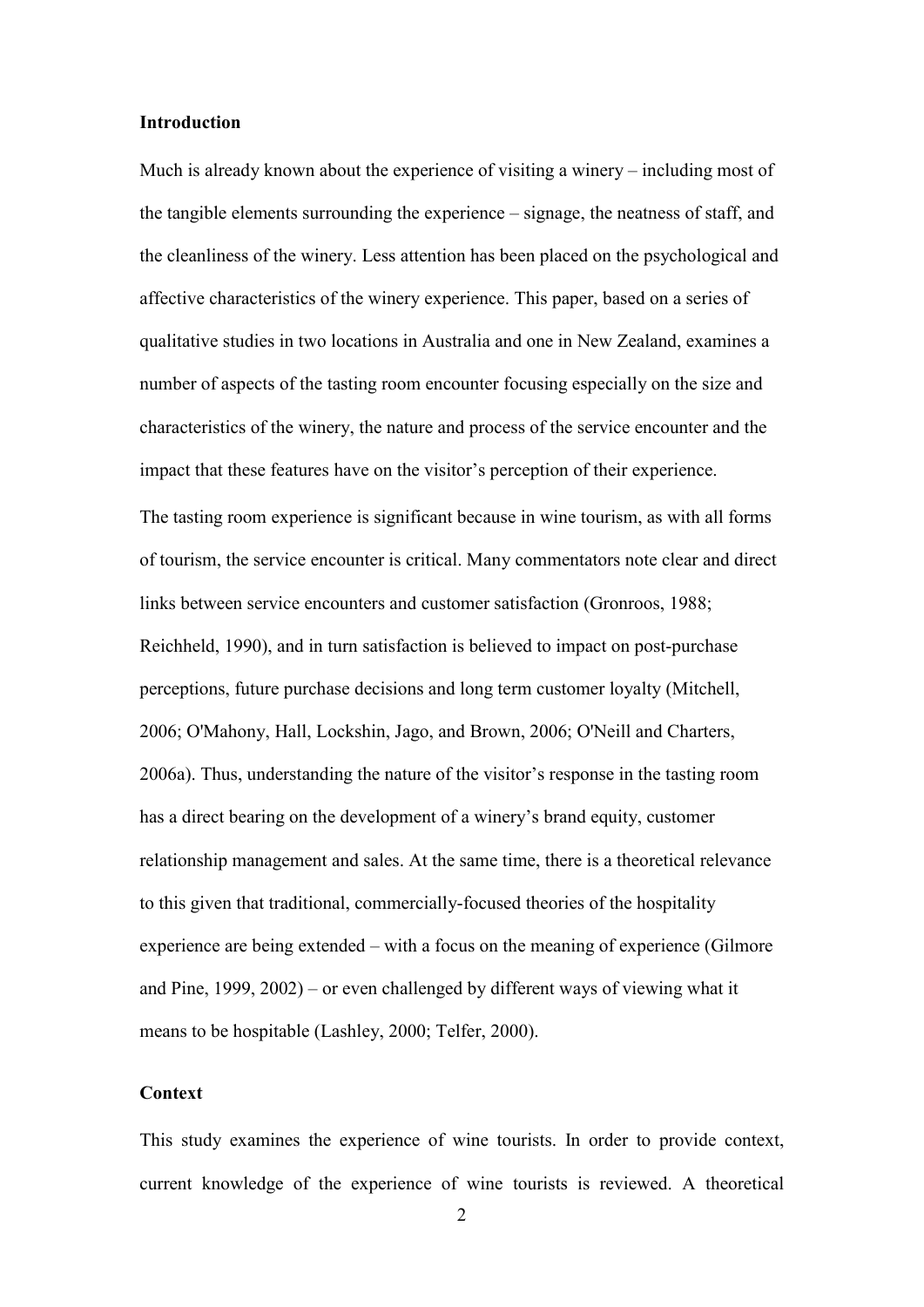framework is then provided by examining the tourist's experience as one of "hospitality". Additionally, as the study is essentially phenomenological, that approach is considered briefly.

#### *The wine tourist*

It is well established that service quality is key in the tourist's experience at a winery tasting room and consequently in the affective attachments a visitor develops for a particular producer which, by extension, can have an impact on their future purchase intentions. In early tasting room research projects, researchers suggested that the concrete attributes of the wine tourism product, such as the taste of the wine, buildings, facilities, information and signage, were most important in the overall experience (Dodd, 1995; Morris and King, 1997). More recently, research has begun to focus greater attention on the "intangibles" of the tasting room experience. For instance, O'Neill and his colleagues (O'Neill and Charters, 2006b; O'Neill, Palmer and Charters, 2002) suggest that tasting room visitors make decisions about buying wine on service satisfaction, rather than wine quality. In this study visitors suggested that staff responsiveness and contact were the most important factors in their visit – ahead of the tangibles such as the physical environment or the taste of the wine. Recent research has been responsible for providing additional insights in this area. For example Mitchell (2004) reports that a vital part of the tasting room experience is the hospitality and service received and the opportunity to interact with staff and to learn about wine, something reinforced by other studies (Roberts and Sparks, 2006). Roberts and Sparks (2006) noted a broad range of motivating factors for tourists, including the nature of service interactions, the desire for personal attention, the importance of an authentic experience, and the opportunity for personal growth in the form of learning opportunities. It has previously been noted by Ali-Knight and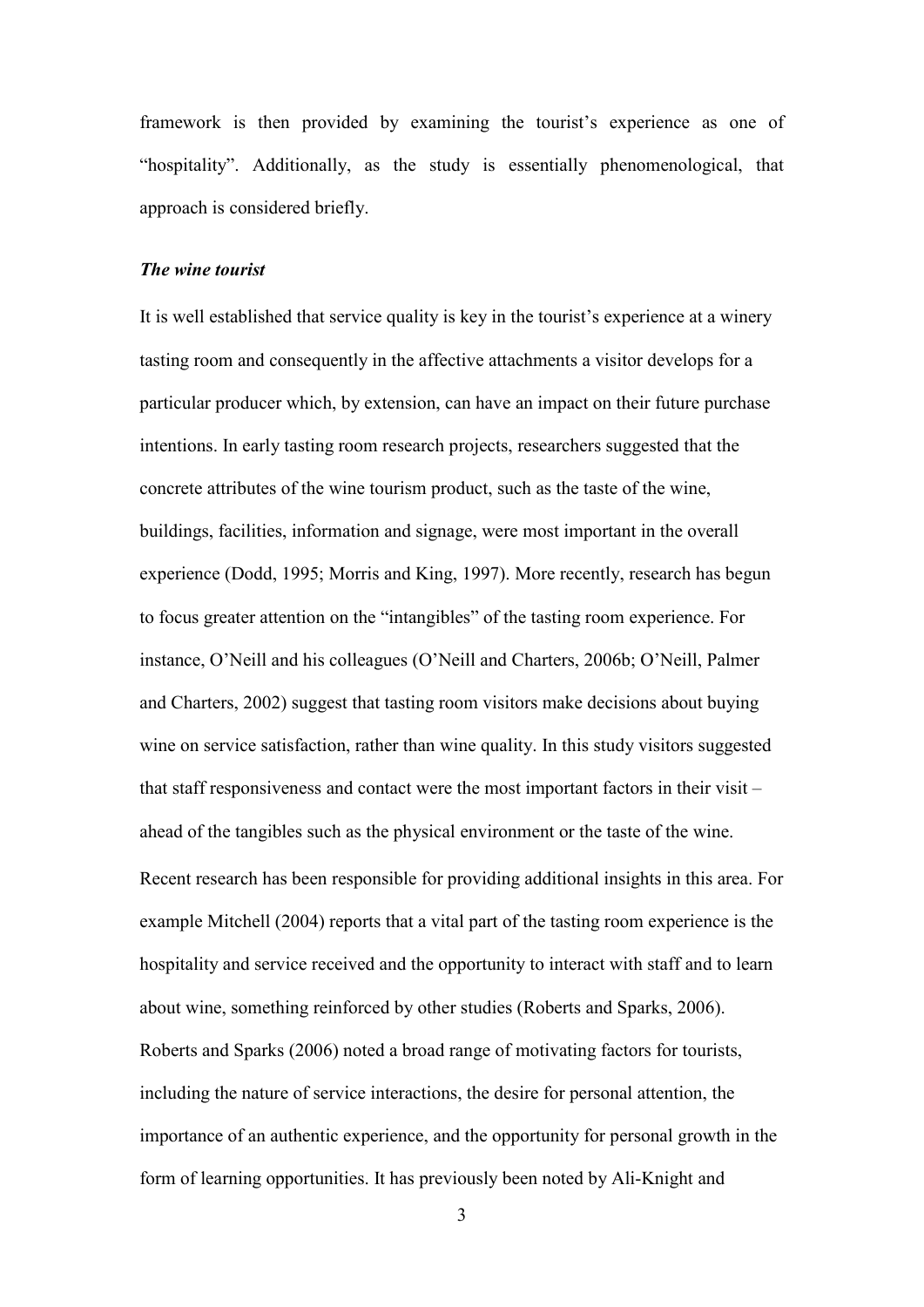Charters (1999) that education as a part of the experience may be important for some visitors.

Gilmore and Pine (2002) observe that "no company truly sells an experience unless it charges its guests an admission fee" (p.89). One topic of interest about the tasting room encounter relates to the issue of wineries which charge for tasting. Whilst it is commonly asserted that wine tourism is beneficial for wineries, operating a tasting room brings numerous financial costs. One possible solution to this situation is to charge a tasting fee for tourists visiting the tasting room. This approach has been introduced in many wine regions, yet there has been little research which explores wine tourists' attitudes towards a tasting fee, or the impact of a fee on their overall winery experience. Morris and King, with their study in Margaret River in the 1990s, reported that one third of respondents to their survey stated they probably or definitely would not visit a winery which charged a \$2 tasting fee (Morris and King, 1997). More recently, Roberts & Sparks (2006) found there was an expectation that wine tastings in the tasting room would be complimentary, with a charge considered acceptable only where some tangible "extra" was offered, such as a free tasting glass. An alternative perspective exploring the value of the tasting room experience is offered by Kolyesnikova (2006). Her PhD explored the role of gratitude and obligation in purchases by winery visitors and found some evidence that respondents who experienced outstanding service at a winery with no tasting fee might be more likely to buy a wine than they would were a tasting fee charged, due to a feeling of gratitude or a certain sense of obligation.

# *The experience of hospitality*

Two recently-developed theoretical constructs offer an interesting interpretation of what the tourist may expect at the tasting room. Historically, the discipline of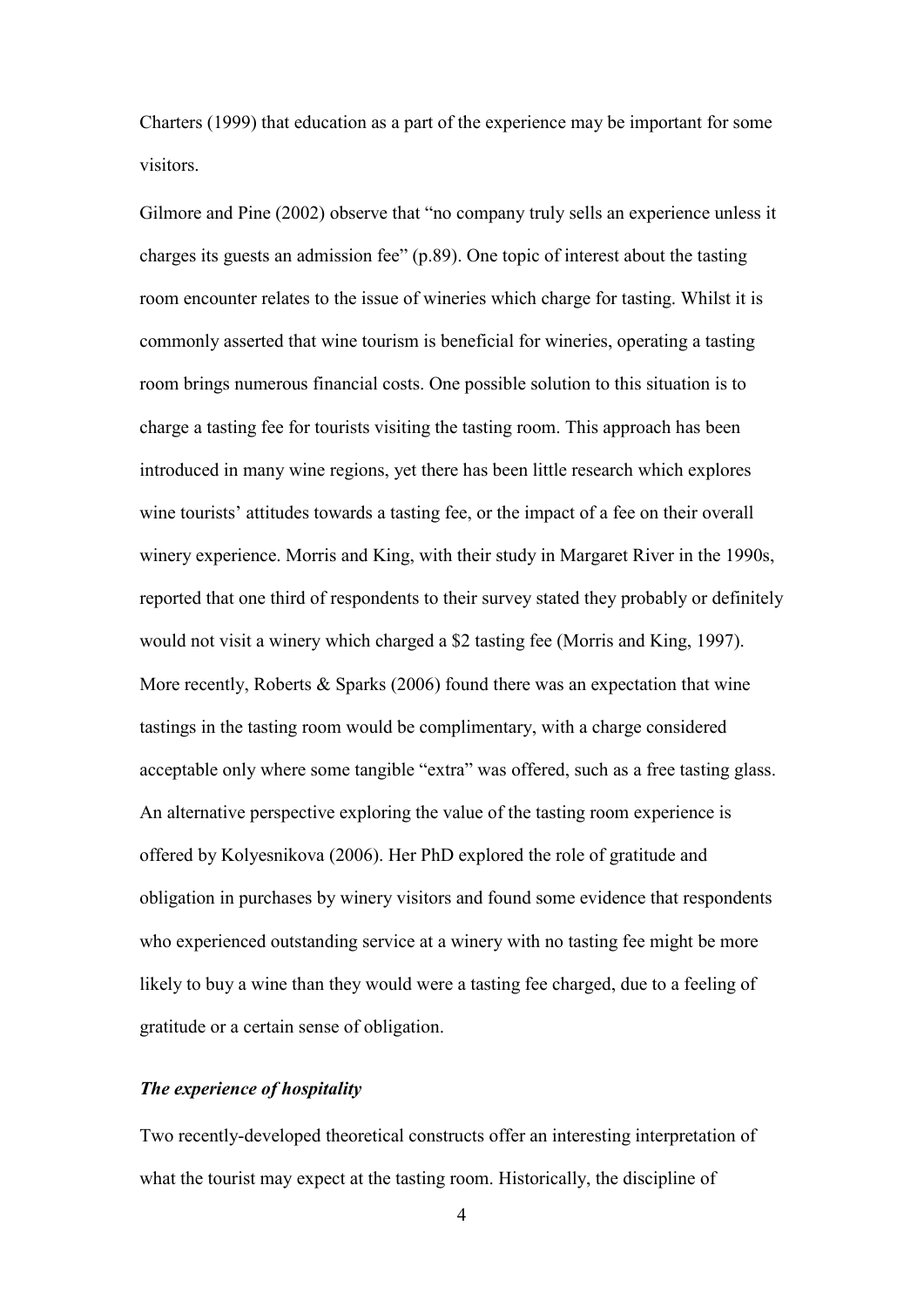consumer behaviour developed with a focus on the utilitarian dimension of consumption. Its methods tended to concentrate on consumers' cognitive processes, particularly information-gathering and processing as determinants of consumption behaviour. This includes, for instance, the stream of work based on Fishbein and Azjen's theory of reasoned action (Ajzen and Fishbein, 1980; Fishbein and Ajzen, 1975). In the early 1980s another approach was developed focusing on hedonic and experiential consumption (Hirschman, 1982; Holbrook, 1982). This interpretation showed that the experiential processes (such as amusement, fun, enjoyment and sensory stimulation) were intimately linked to a consumer's engagement with a product and that increasingly consumers seek not use but experience when they consume.

This perspective has been further developed more recently by Gilmore and Pine (1999) with the concept of the "experience economy" Their idea extends the concept of service consumption, arguing that instead of providing a standardized and flawless service operation service providers should aim to create a service *event.* A true event should be memorable, personalised and based on sensations rather than merely functional and utilitarian. Gilmore and Pine (1999) suggest that consumers seek four kinds of experience in their consumption of services. Crucially, each of these four is a component of the experience of wine or wine tourism. The forms of experience are, aesthetics (Charters and Pettigrew, 2005), education (Ali-Knight and Charters, 2001), entertainment (Mitchell, Hall and McIntosh, 2000; Taylor, 2006) and escape (Yuan, Jang, Cai, Morrison and Linton, 2006). Critically, the idea of the experience economy is that consumers do not just want a tangible benefit (wine tasting) but they seek added value from aspects of the encounter which surround that benefit, something which Gilmore and Pine (2002) have explicitly noted for the hospitality industry, and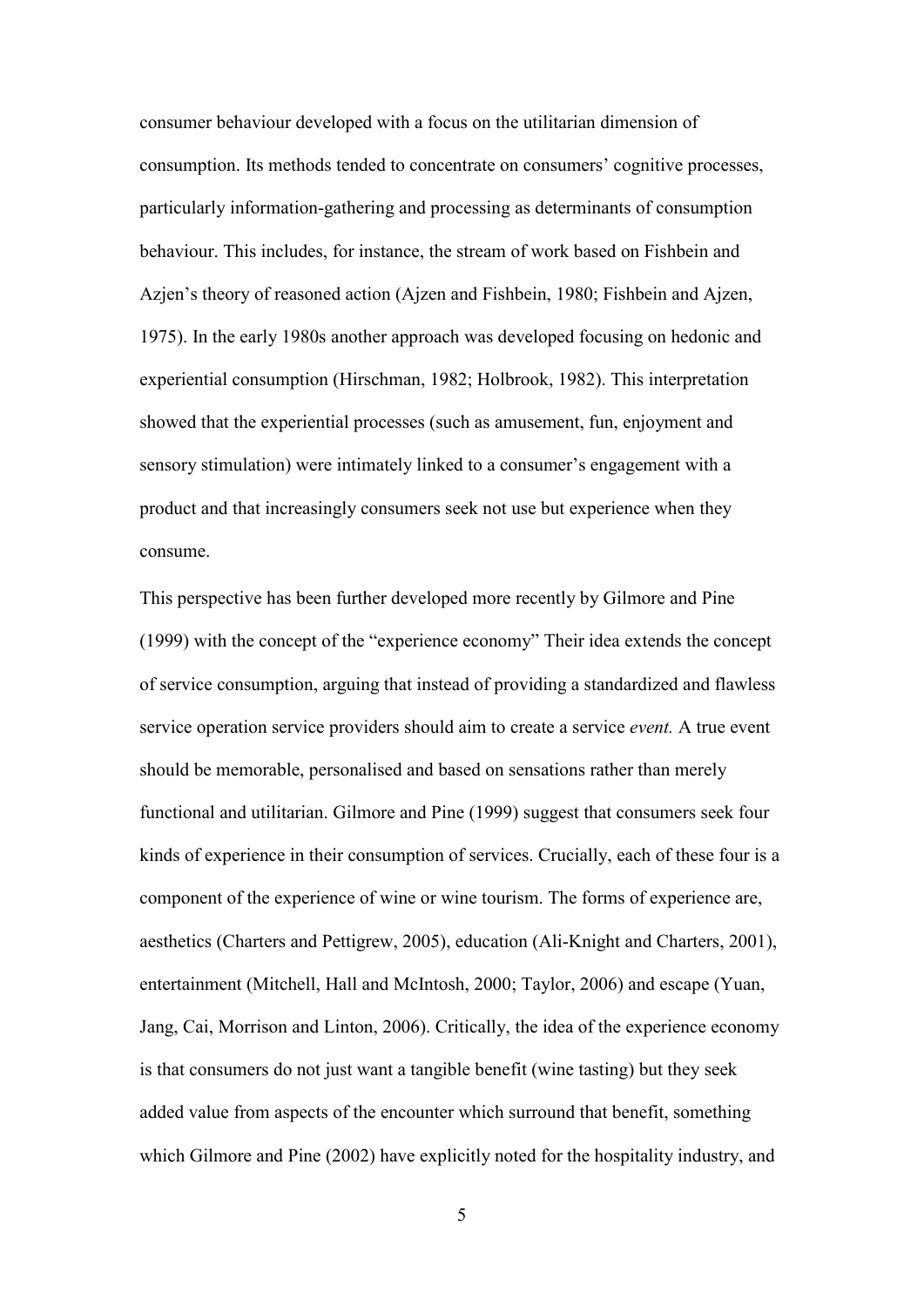others have suggested is particularly appropriate for tourism (Hayes and Macleod, 2007). It is this added value which allows the product to be differentiated from others, particularly through the individual staging of experiences tailored to specific customers' needs.

A contrasting perspective has also been emphasised by some hospitality academics in recent years. This takes the idea of hospitality back to its roots – of hosting – and seeks to de-emphasize the commercial aspects of the transaction and stress the social and private elements of the engagement (Lashley, 2000). The symbolic and perhaps subconscious aspect of this relationship is noted, with food (including wine) at the heart of the concept. The transformative process of preparing food and drink is crucial to creating allies and friends – to ensuring that people are on your side; historically there was a quasi-sacred aspect to this relationship (Selwyn, 2000). This "sacred" aspect carries the notion of sharing one's home with guests (Telfer, 2000), something which is not done for apparently selfish motives. In the same way, one can note, entering a French shop is perceived to be entering someone's home – so that in walking into a bakery you are not just their customer, but also their guest, with social expectations arising on each side. Offering a drink on arrival, especially, has been perceived historically to be an act of friendship and hospitality to a guest (Visser, 1991), and anthropologists have noted how, for instance, different drinks symbolise different levels of intimacy. In contemporary Austria, for example, sparkling wine is offered as a formal drink of welcome, whereas close friends were given a glass of artisanally-produced schnapps (Thornton, 1987). As Visser (1991, p. 246) has noted "sharing, which makes eating such a powerful symbol of community, is in some respects more perfectly performed when people drink the same liquid". Crucially this approach notes that "calculative hosting, where the guest senses an ulterior motive,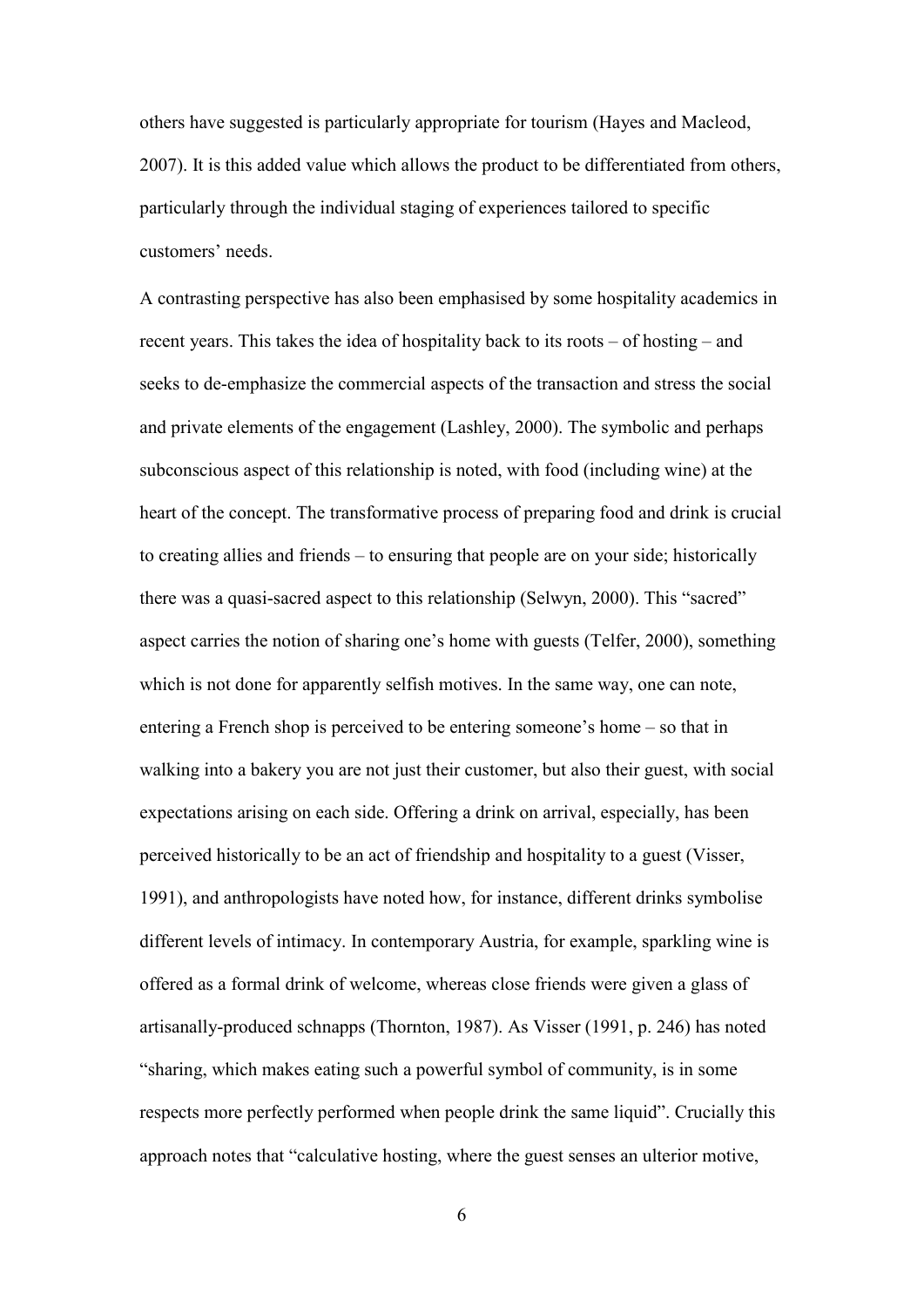can be counterproductive." (Lashley, 2000, p. 15). Inevitably, such a perspective is at odds both with the current emphasis on service quality in the tourism and hospitality industries generally, and with the experience approach specifically. In the latter it has been observed that hospitality providers are now charging a fee not just for the service they provide, but for the experiences they offer – a reflection, it is suggested of a changing mentality within the industry (Gilmore and Pine, 2002). These two contrasting approaches offer some interesting insights into the relationship of drink, cellar doors (which may often be part of, or adjacent to, someone's home) and the relationship between visitor and winery as it is develops during the encounter.

# *A phenomenological approach*

Most tasting room research has relied on quantitative, rather than qualitative, methods. Thus the studies yield clear, definable data. However, two factors limit their usefulness. The first is that many projects survey visitors at the tasting room. The fact that such surveys are occurring is known to the tasting room staff, who are able to modify their behavior accordingly, skewing the service experience and thus potentially modifying the survey responses. Additionally, most of the studies have focused on the concrete aspects of the wine tourist's service encounter – tangibles and processes – rather than probing more affective aspects. This research provides some exploratory insights regarding those more affective factors which have emerged from an ongoing qualitative study of winery tasting room visitors, during which tasting room staff were not aware that they were being examined (Charters and Fountain, 2006). In this context, the researchers were interested in exploring participants' attitudes to the tasting room experience in general and, in particular, what aspects of their encounter added value to the experience making it seem more, or less, genuine.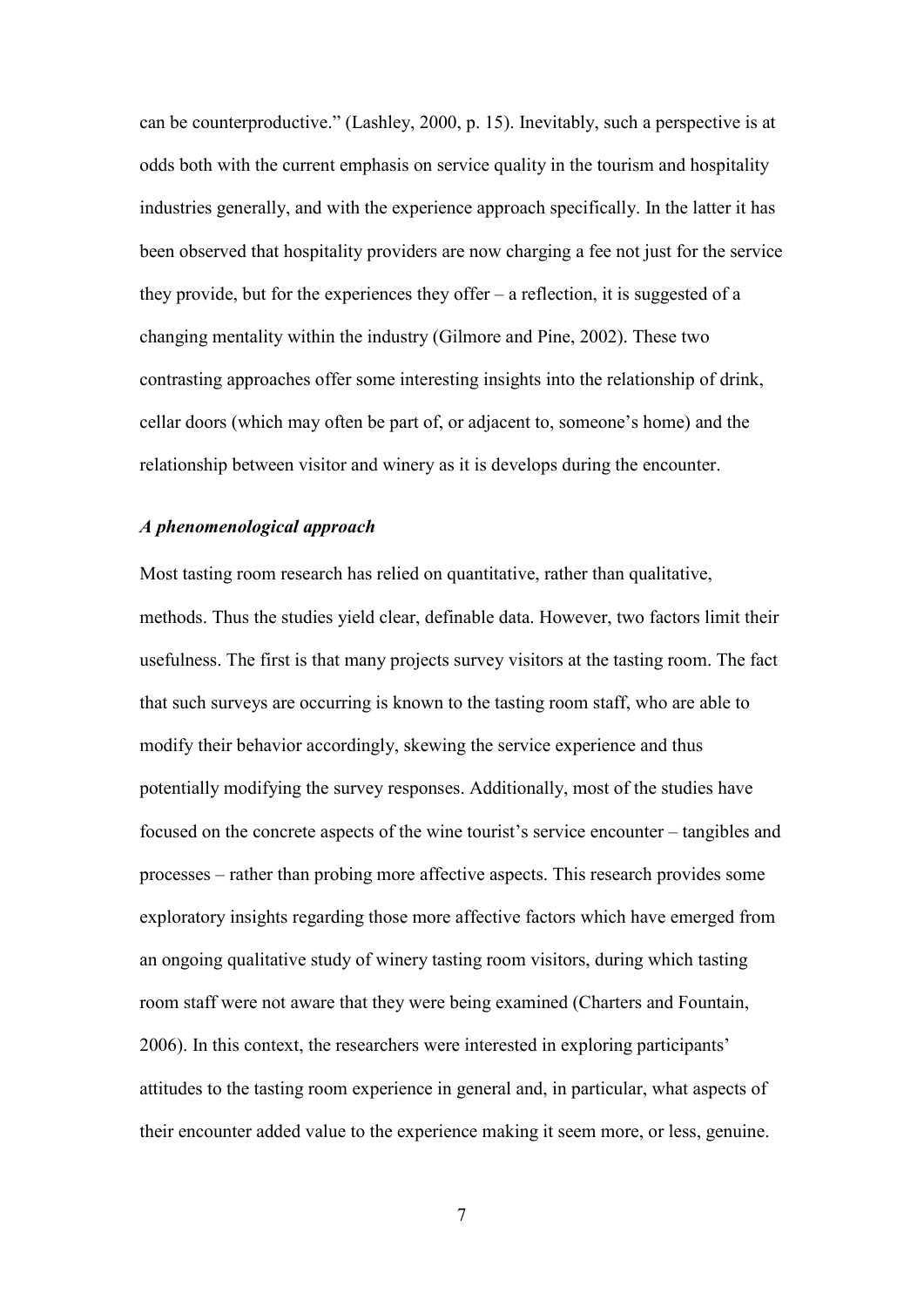The goal of this research is thus to bring a more phenomenological epistemology to the experience, prioritising subjective and affective components by "thoroughly capturing and describing how people experience some phenomenon-how they perceive it, describe it, feel about it, judge it, remember it, make sense of it, and talk about it with others" (Patton, 2002, p. 104).

The "aim of phenomenology is to transform lived experience into a textual expression of its essence – in such a way that the effect of the text is at once a reflexive re-living and a reflective appropriation of something meaningful: a notion by which a reader is powerfully animated in his or her own lived experience" (Van Manen, 1990, p. 36). Van Manen outlines four methodological practices involved in this endeavor: turning towards lived experience; investigating the experience as lived; reflecting on essential themes; and writing and re-writing (Van Manen, 1990; Hayllar and Griffin, 2005). The phenomenological approach often focuses on a "group experience" (Patton, 2002), rather than merely the isolated activity of an individual, and it is especially appropriate for consumption behavior which focuses on the experiential rather than the utilitarian (Wertenbroch, 1998), making it particularly appropriate for activities such as wine tourism.

# **Process**

The overall aim of this research has been to investigate visitor perceptions of service in winery tasting rooms. To date, fieldwork has been conducted in two Australian locations (Swan Valley, Western Australia; Yarra Valley, Victoria) and in the Waipara Valley, New Zealand. This research has used a modified mystery shopping approach to explore the winery tasting room experience. Mystery shopping is a form of covert participant observation in which data is collected using individuals who take on the role of customers or potential customers in order to "monitor the processes and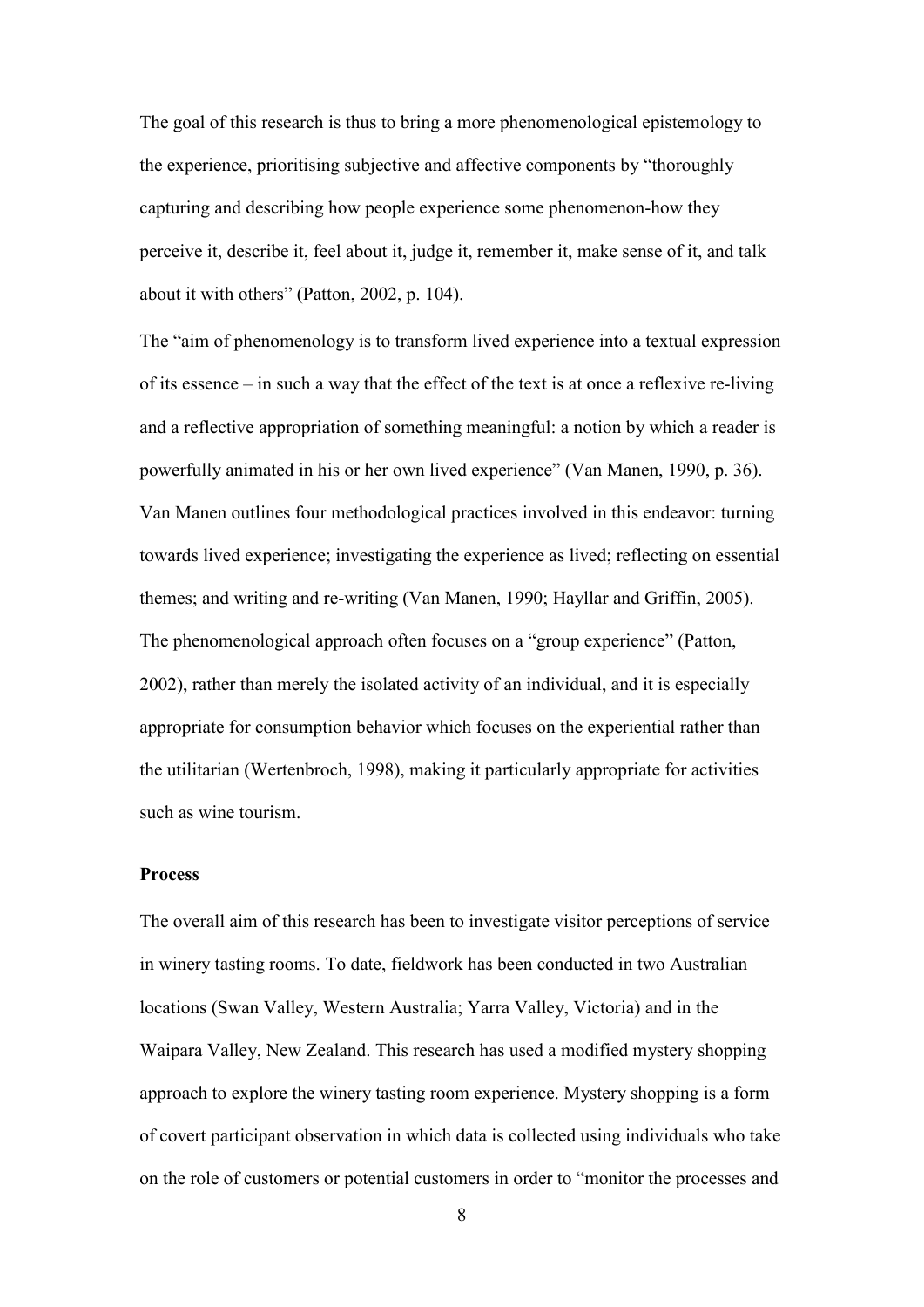procedures used in the delivery of a service" (Wilson, 1998, p. 148). Crucially, mystery shopping enables the researcher to get first-hand knowledge of the service environment as it unfolds in a natural and uncontrived setting (Grove and Fisk, 1998). The potential of observational methods for investigating service provision is increasingly acknowledged (Grove and Fisk, 1998; Wilson, 1998), and mystery shopping has been used extensively in the services industry to investigate service quality. However, it has rarely been used in academic research on tourism (Hudson, Snaith, Miller and Hudson, 2001).

In the commercial sector an important aim of mystery shopping is to reduce the impact of the shopper's personal characteristics and subjectivity on the assessment of a service encounter (Hudson et al, 2001; Morrison, Colman, and Preston, 1997; Wilson, 1998). By contrast, the aim of the current research has been to explore the differences in perceptions and expectations of different types of consumers visiting a winery tasting room, bringing a phenomenological emphasis on the visitor experience of the winery tasting room. Therefore the researchers modified the traditional mystery shopping approach and returned the methodology to its qualitative origins.

This modified mystery shopping approach consisted of two main parts. Firstly, a short, open-ended questionnaire was developed to assess the participants' experience of the winery tasting room. This questionnaire was developed based loosely on the SERVPERF technique of measuring service performance (Cronin and Taylor, 1992), which is itself based on the SERVQUAL instrument with dimensions comprising responsiveness, assurance, tangibles, empathy and reliability (Parsuraman, Zeithaml and Berry, 1985). SERVPERF has been used previously to assess service quality at winery cellar doors (O'Neill et al, 2002; O'Neill and Charters, 2000), however in this context, the approach was to be tested using a qualitative questionnaire (See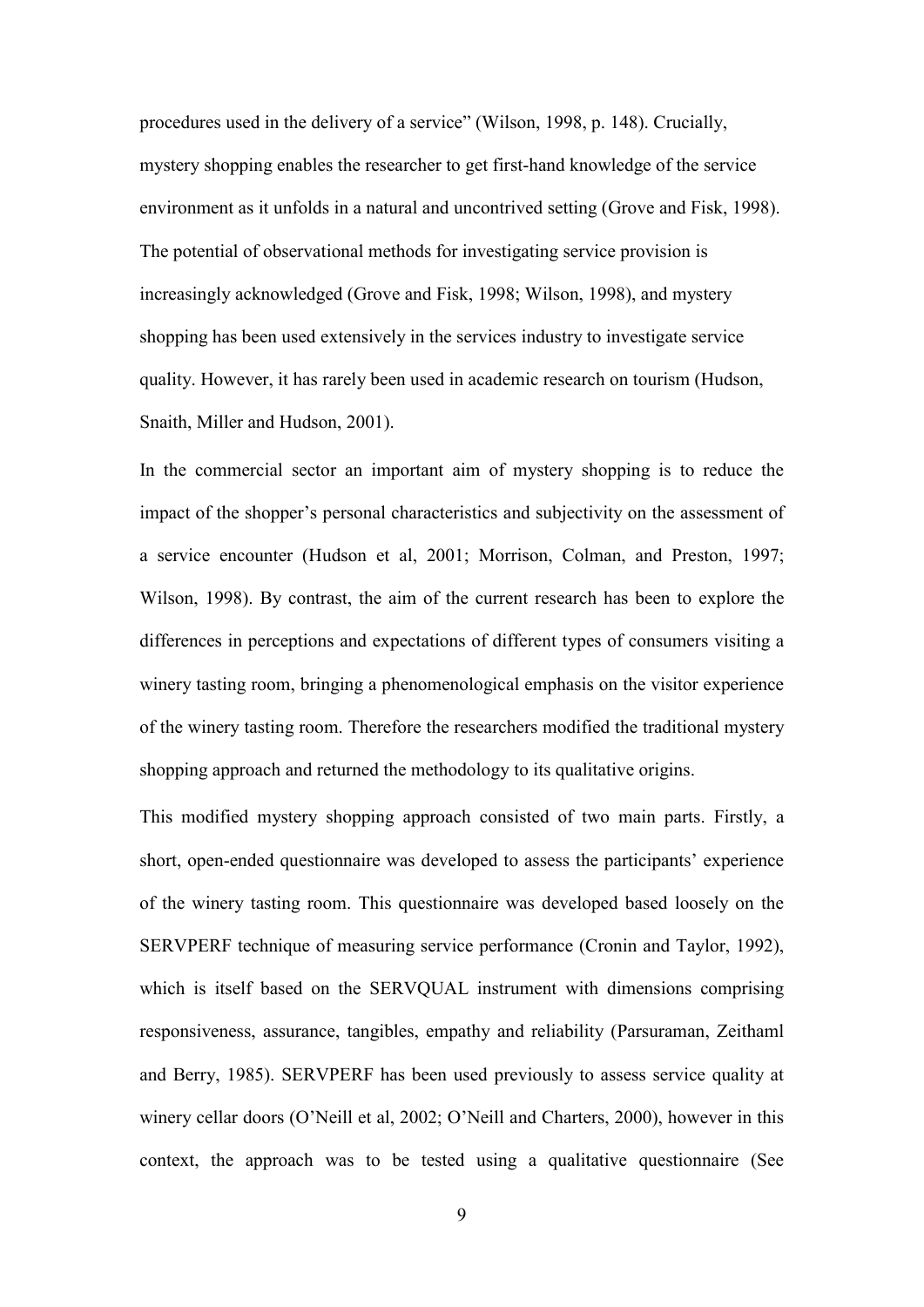Appendix 1). The second component of the modified mystery shopping exercise was a focus group, which revisited the questions covered in the questionnaire in more detail.

Participants were recruited using convenience sampling amongst residents in the cities adjacent to the winery regions (Perth, Christchurch and Melbourne respectively), and were selected by virtue of having visited a winery, having some interest in wine, and to represent a range of generational cohorts. They therefore all had some level of involvement with wine (Charters and Pettigrew, 2006). A range of interest was felt desirable, to offer some form of triangulation to the research from the different perspectives that would result (Denzin, 1989). An examination of the sample reveals that 72% of participants reported consuming wine at least weekly, and a similar proportion (74%) had visited at least one winery over the past twelve months. However, participants with a very high degree of involvement were avoided, as it was felt that their extreme knowledge and experience could skew the findings and might intimidate other participants. None of the participants in this research reported their wine knowledge as high; 33% reported intermediate wine knowledge and 65% basic wine knowledge.

Fitting with the phenomenological approach of this research, before visiting the winery, the participants were briefed to treat the experience as a normal and pleasurable experience. This differs to commercial mystery shopping research where the experience is scripted and structured, with an emphasis on trying to achieve objectivity. Following the briefing, the participants were sent out to visit wineries in teams of six participants. In general each team comprised a pair of each of three "generational groups"; one pair of Baby Boomers, one from Generation X and one from Generation Y. All participants were sent out in pairs, thereby eliminating the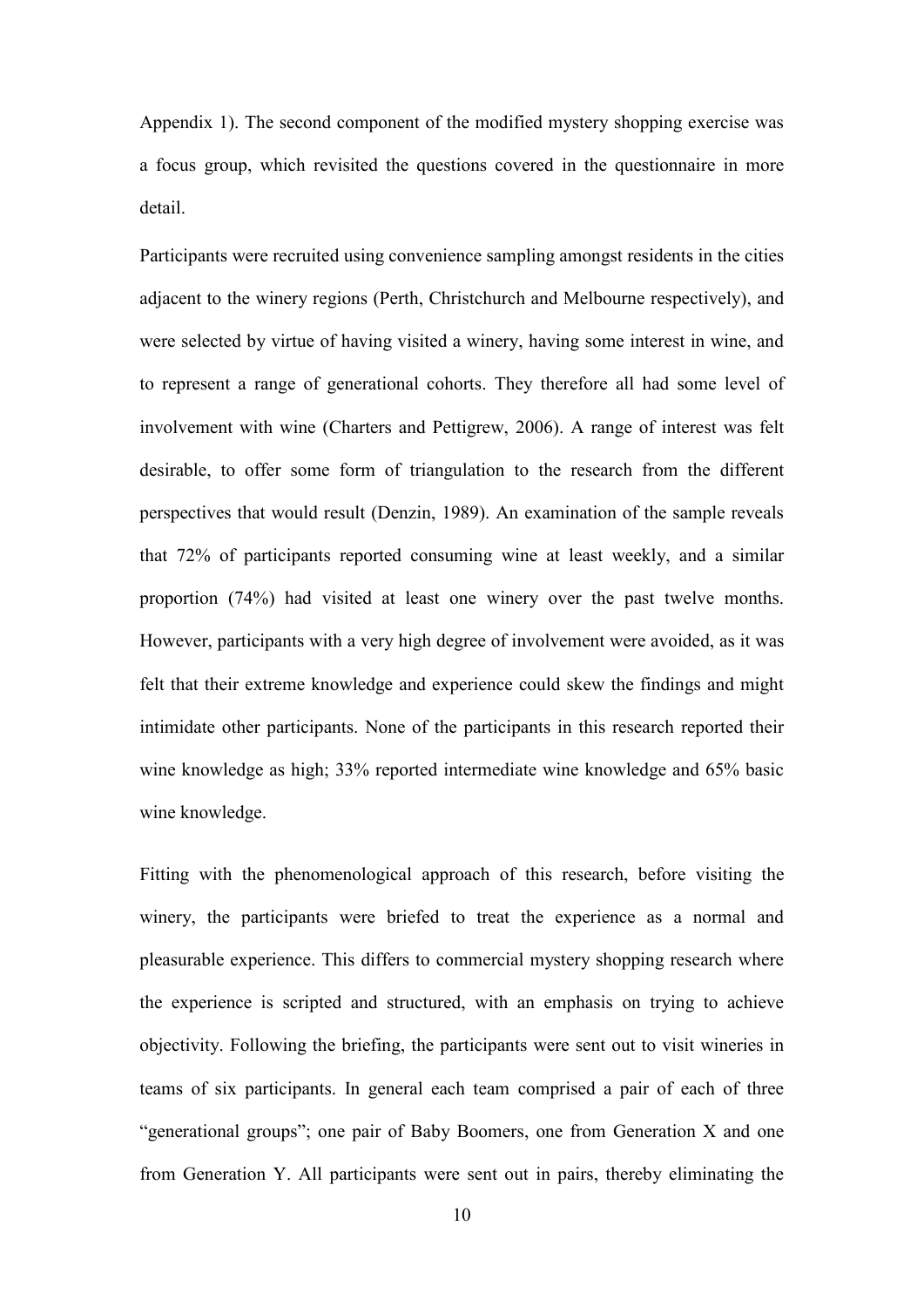influence of the size of the travelling party on the experience, whilst nevertheless offering alternative perspectives on a single encounter, thus adding depth to the data and increasing its trustworthiness (Wallendorf and Belk, 1989). There was a mix of same sex and mixed sex pairs. The teams, although at the winery at the same time, were sent in a staggered way to avoid any appearance of acting as one homogenous group. On leaving the tasting room the participants were asked to independently complete a questionnaire about their experience (see Appendix 1.). As soon as each team returned to the project headquarters (generally within 30 minutes) they were debriefed in the focus group setting, in which one of the researchers explored the experiences of each team member and the whole group in more detail, having first read their questionnaire responses. In keeping with the phenomenological nature of the study there was no formal guide to this stage of the process, however the completed questionnaire provided a general guideline for the process. The focus groups thus explored the feelings of participants about their experiences, and any issues they raised were discussed by the group generally. Each focus group tended to last for between 20 and 40 minutes, and they were recorded on audio-tape, then transcribed for later analysis.

The analysis involved the close examination of both the transcriptions and the questionnaires for patterns of behavior and for emergent themes – as well as for any apparent contradictions. In this context, the term "pattern" is used to refer to a descriptive finding, often in response to specific questions from the questionnaire, whereas the themes are more topical or categorical and extend beyond the responses to specific questions (Patton, 2002). The identification of themes helped order and categorize the essential characteristics or "experiential structures" of the tasting room encounter (Hayllar & Griffin, 2005, p. 519; Denzin, 1989). To reduce the chance of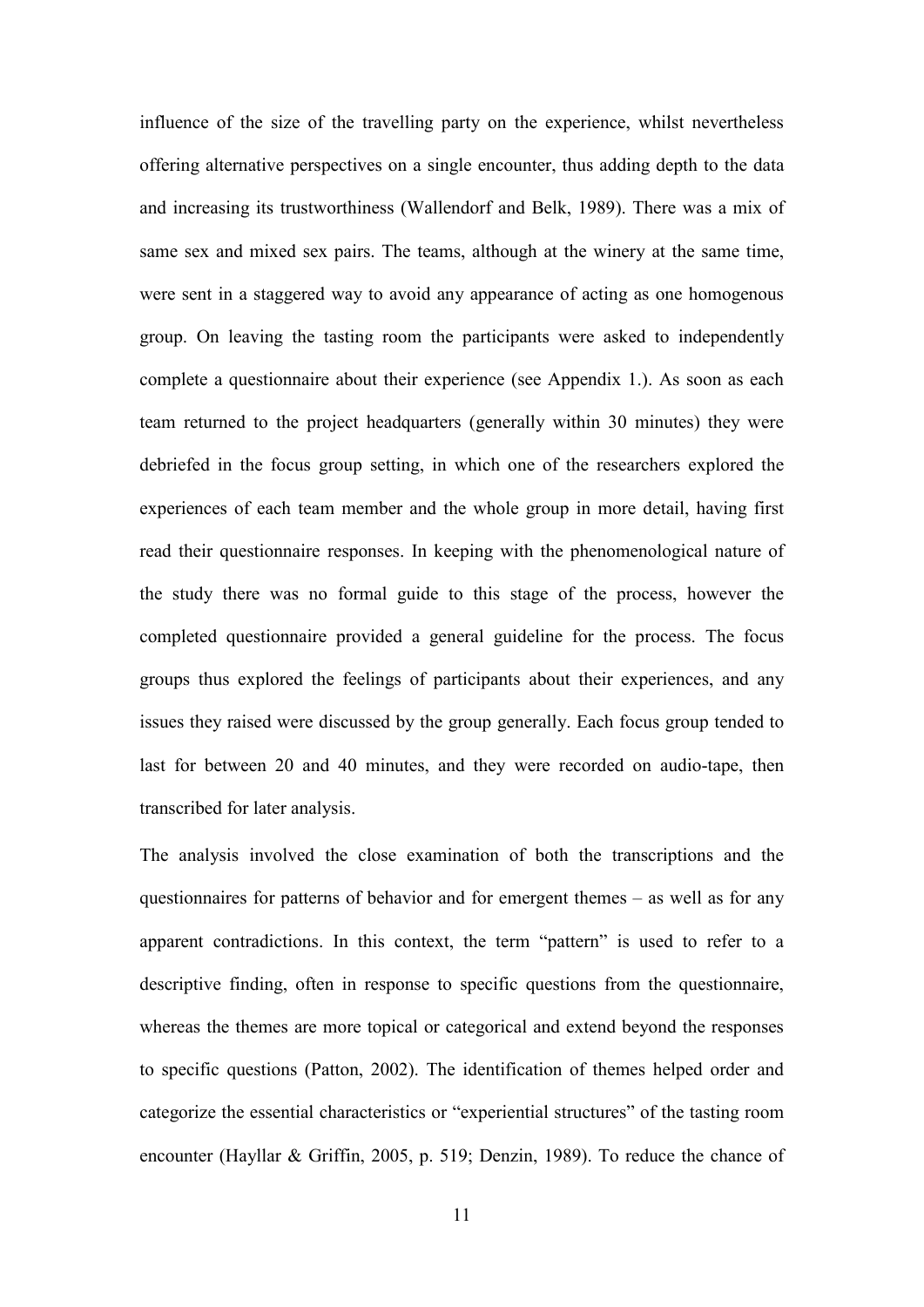systematic bias, analysis was carried out by each of the researchers independently evaluating the transcripts in depth, assessing key themes and patterns, then discussing their findings jointly and reaching a common perspective, with the aim of the analysis being to "re-create lived experience in terms of its constituent analytical elements" (Denzin, 1989, pp. 58-59). These perspectives were developed and refined with each separate stage of the data collection process. The conclusions presented here, therefore, are the result of multiple perspectives which refined insights as the analysis proceeded. Thus investigator triangulation was established which adds to the credibility and trustworthiness of the study (Denzin, 1989).

The qualitative nature of this research may limit its generalizability. However, the number of encounters (28 winery visits -16 in Australia, 12 in New Zealand- made by 82 research participants with 162 individual winery experiences in total) over a series of regions and sites does mean that the study approached data saturation, and as a result allowed for the possibility of "theoretical saturation" (Glaser and Strauss, 1967), with all potential analyses and explanations being exhausted. A further limiting factor is that the study only took place in an Anglophone context, albeit over three locations in two countries. Also, the Australasian focus – where "tipping" for service is not part of the culture – will have had an impact. This may be different in a North American context where tasting room fees are more prevalent. Additionally the research was carried out using participants who were happy to be autonomous visitors to wineries, using their own transport and sharing in the direction of the encounter. Tourists who use mass tours, provided by companies were not used, and it is possible that their expectations of and responses to the tasting room encounter would have been substantially different. Finally, the study did not include any participants who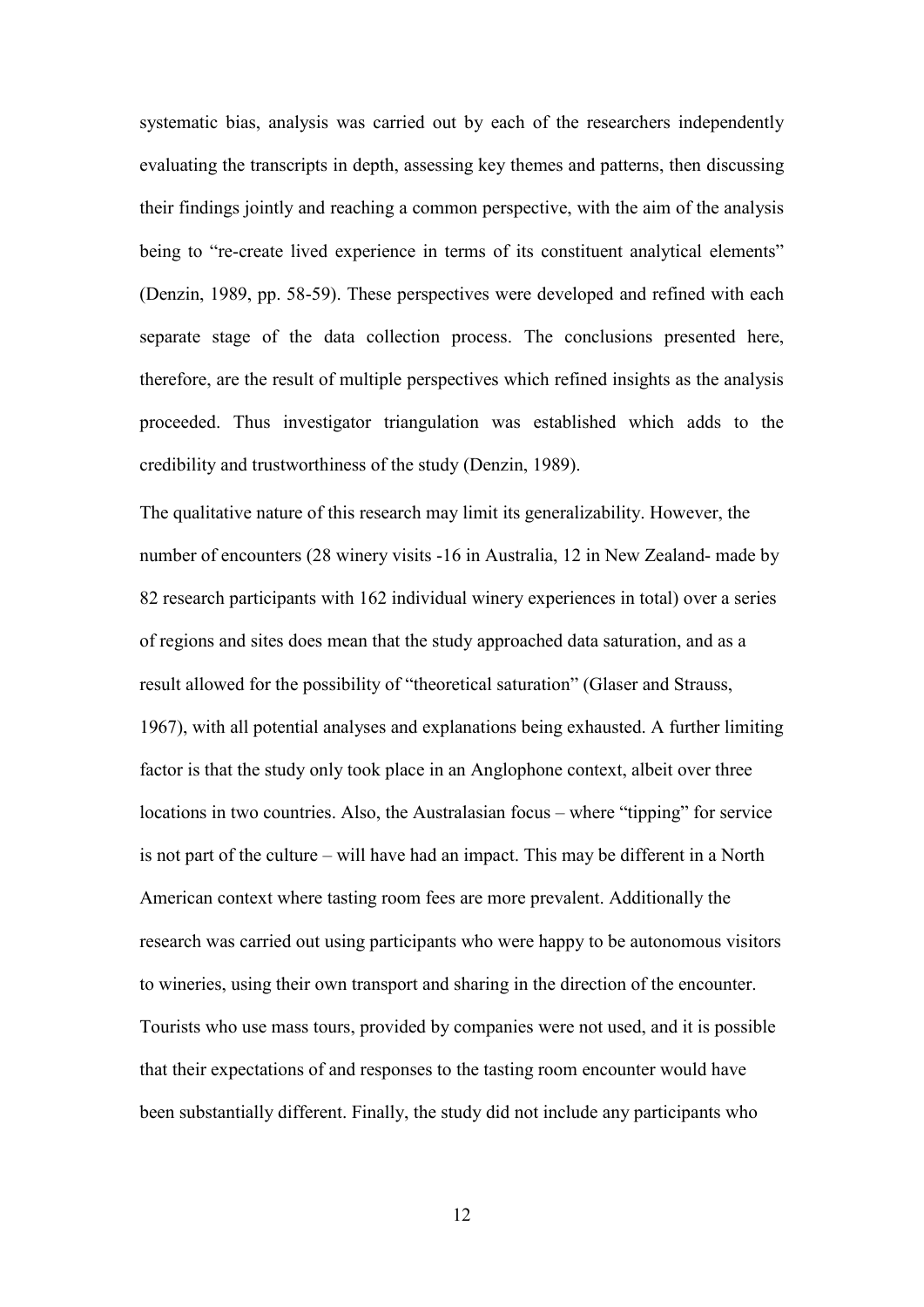were highly knowledgeable about wine; their perspective and expectations of the tasting room experience would differ also.

#### **Findings**

As stated above, while much has been written over the past decade about the wine tourist, few studies have focused on the affective components of the tasting room experience. This study therefore examines some of these aspects less-well researched over the past few years, and considers issues which often go to the heart of how the consumer feels about the experience. Facets of the tasting room which will be considered include the emotional impact of the winery environment – especially the winery's size – and various aspects of the experience of the service encounter. Whilst all of these have a practical relevance, they also relate directly to theories of experiential consumption and hospitality.

# *The experience of the winery*

An aspect of winery visitation which has been little studied is the role of aesthetics to the overall experience. In this research a number of participants intimated that a winery should be aesthetically appealing. There is, after all, a partially aesthetic dimension to wine consumption (Charters and Pettigrew, 2005), and the built environment should enhance rather than conflict with that. The building within which the tasting room is situated is crucial for accentuating the welcome and reflecting the company's wines. A visitor to one winery said "it was an intimidating building" – a comment which was echoed by others visiting the same place. It may well be that arriving at a winery which intimidates has an impact on how one anticipates the ensuing encounter. By the same token, a winery described as having a "rustic" feel was considered a "functioning … homely winery", based solely on its appearance.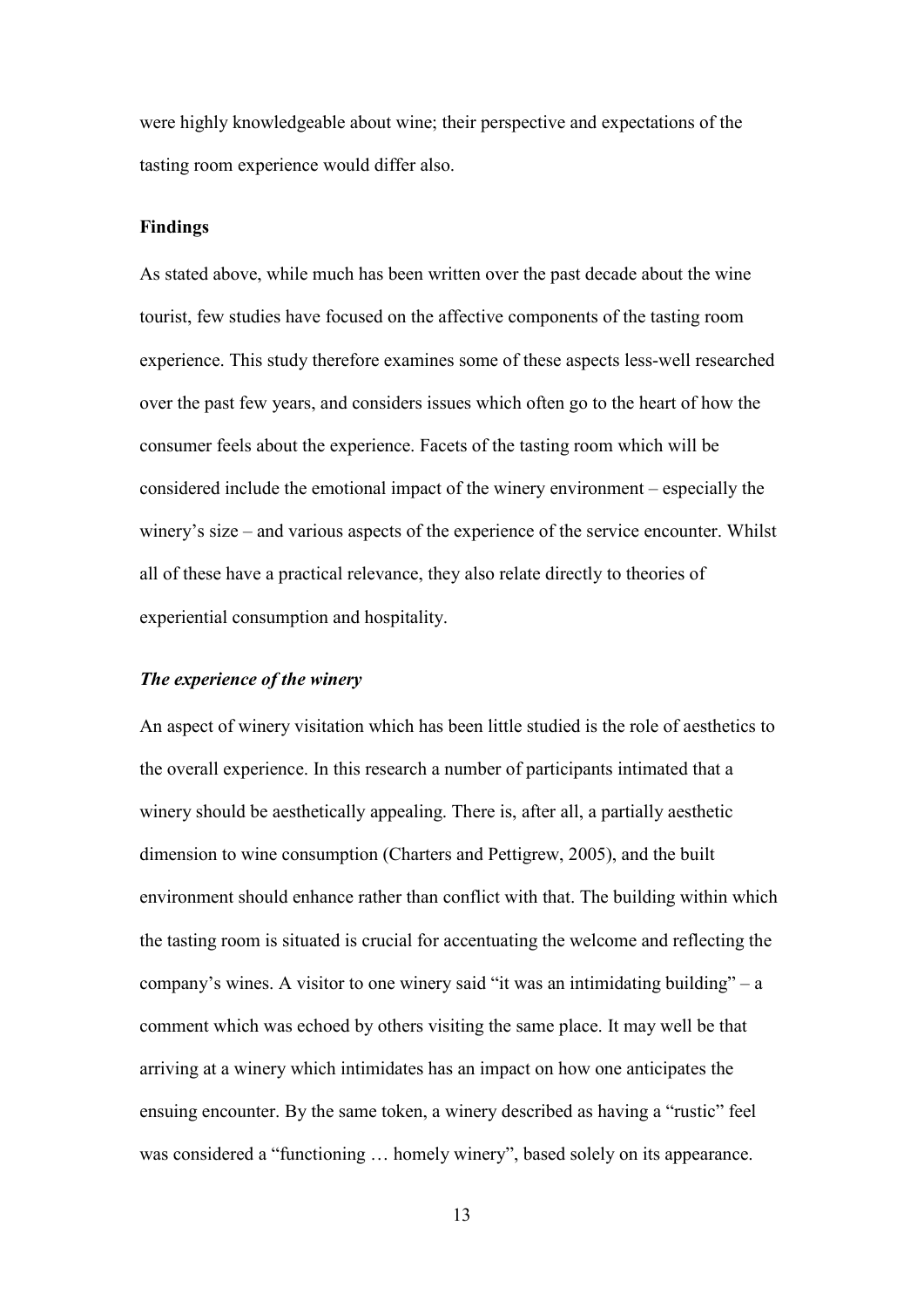Moreover, a good tasting room should also have character. This seemed to be important to visitors of all age groups. A young participant commented approvingly of the "museumy" atmosphere of one place he visited. There were also frequent comments from visitors about wanting to see evidence of a "connectedness" to the wine making process in or from the tasting room. This ranged from seeking photos of the winemaker, the vines and the harvest, to wanting to see the "actual mechanics …of wine making" including the vats and barrels.

This distinctive character, some suggested, should reflect the identity of the winery and winemaker, so that on entering the visitor has a sense of what the producer is trying to achieve and what style the wine might take. This view was developed by a number of participants who focused on the atmosphere inside the tasting room. Inevitably décor was important, as was the style of music (if any). A big tasting room may be necessary for a large through-put of visitors, but it may also be counterproductive if it gives a sense of "mass-production", or if the intimacy and special nature of the occasion is lost as a result. The balance between the need for efficiently catering to large numbers of visitors while maintaining an appropriate atmosphere was missing at times, so that the aesthetic dimension of the winery experience could be diminished by efficiency. At some larger wineries the use of measured pourers on wine bottles or a pressurized pump for dispensing wine, meant participants felt the establishment seemed like an ordinary bar rather than a winery. One participant observed that at a winery she wanted "pouring wine from a bottle; the noise of the cork [coming out]". Another participant agreed, suggesting that the "biggest turnoff of the whole experience of tasting wines for me, [was] pumping it out, like it is mass produced." In other situations, the presence of a large quantity of merchandise, often in the form of foods, clothing and other wine-related accessories, at times detracted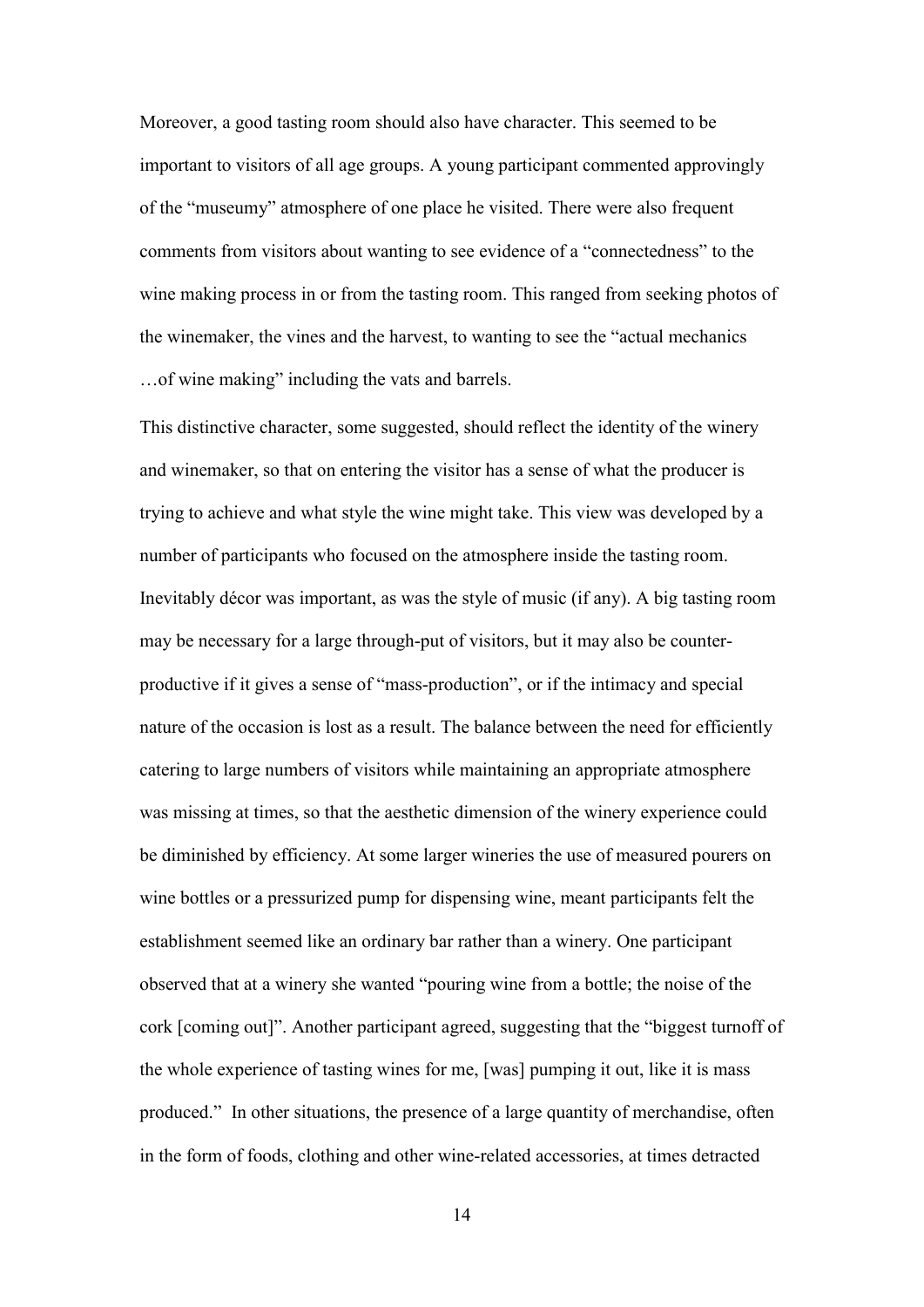from the wine-making message. These issues seemed to be especially important for younger participants.

However, the difficulty with much of this advice is that because it relates to the aesthetics and character of the experience, there is also an element of personal taste in the individual's response. Some visitors like music, others do not. Of those who do enjoy it some like the nonchalance and unorthodoxy of jazz, others prefer the tradition and harmony of classical music. What does seem important, though, is that wineries think about and – crucially – research the impact of the way their building and tasting room looks and feels to a wide range of visitors, how it generates a particular atmosphere, and how it supports the positioning of their wines and brand.

The findings of this research show that there was complete agreement that the type of experience offered at the smaller wineries was significantly different from that offered at the larger wineries and, in the large majority of cases, was a more enjoyable and memorable experience. This enhanced experience had a great deal to do with the sense that what was encountered at the smaller wineries was a "real" winery experience. As one respondent reported positively "[this] felt like a working winery; there were no tourist trappings, it was about the wine".

The main difference reported between large and small wineries was the clearly commercial focus of the larger ones. This was in part a result of the aesthetics and appearance of the bigger establishments and was reinforced by other commercial elements, noted above. There were often large number of visitors in the tasting rooms of large wineries also which, coupled with limited numbers of tasting room staff, meant there was very little personal attention or sense of welcome. As one young woman commented: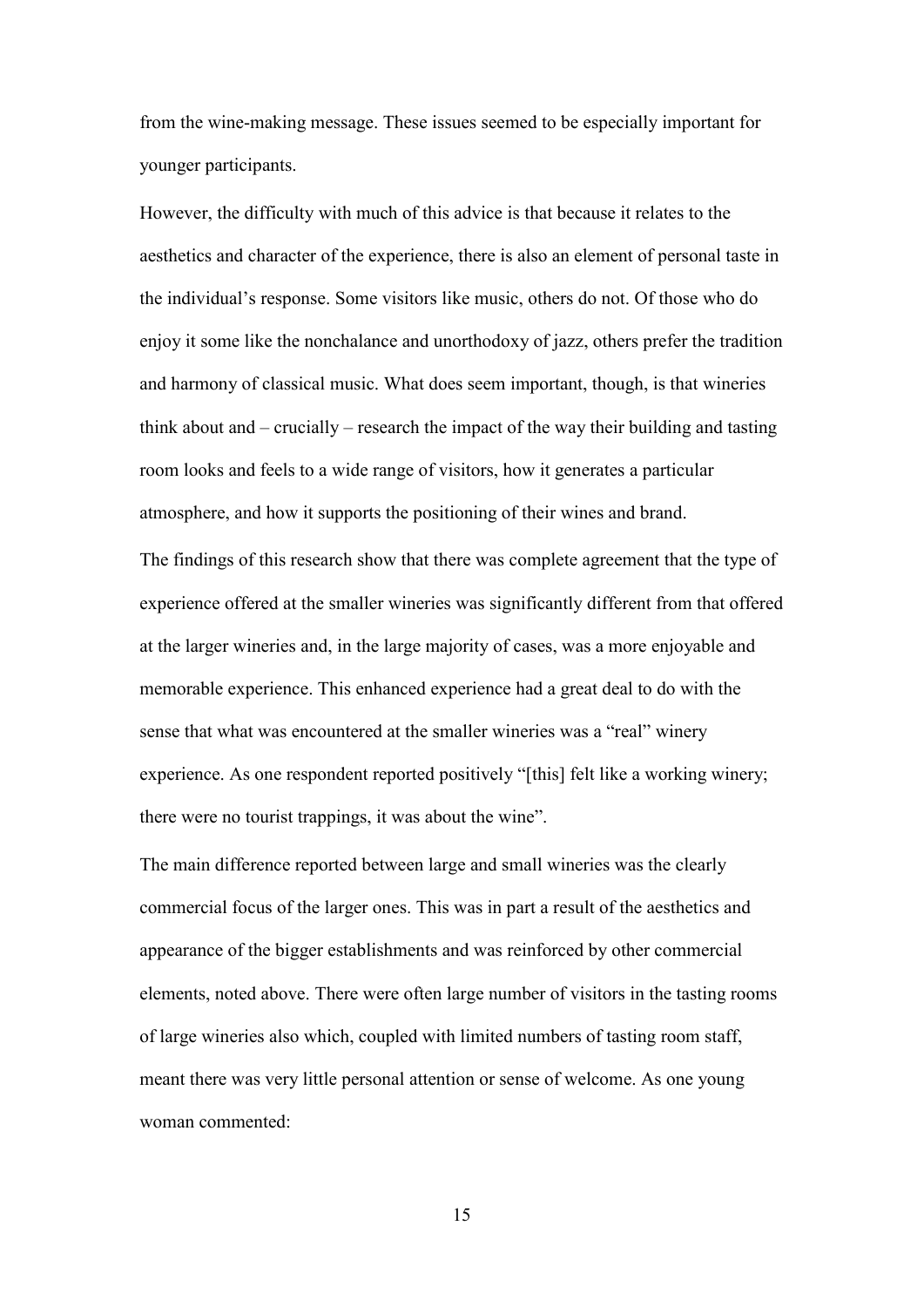You almost feel like they get so many people just popping in that they don't actually appreciate each person that stops and goes in the door (Gen. Y, Female).

Combined with this was the fact that the large size of the winery gave visitors the impression that they were part of a process, rather than a rural, artisanal experience. The feeling of being on a "production line" was reported by a number of participants, as the following quotation reveals:

It's not the best experience when you feel you are on a conveyor belt. I felt like it was my time to leave, because other people had arrived, and it was their time to taste the wine, and I was taking space at the counter (Gen. Y, Male).

These experiences at larger wineries did not mean that participants necessarily left these wineries disappointed, however. Many stated that they enjoyed their experience, purchased wines and would return again. However few of those who said they would return suggested that they would come again to taste wine, reporting instead that a future visit would be for a social occasion. Interestingly, some participants of all ages implied that the commercial, non-personalized experience is what they would expect at larger wineries and that it did not surprise them. One young man claimed "I wouldn't expect to have a great conversation with someone at a bigger winery. I'd just be in a queue for wine." This contrasts sharply with the experience of participants at the smaller wineries. These wineries were described as "cozy and friendly" and welcoming, with tasting room staff who seemed genuinely interested in visitors and who demonstrated a passion for the wines and the winery.

It is the nature of the service transaction that seemed to have the most significant impact on participants' experience of the winery tasting room. The commercial and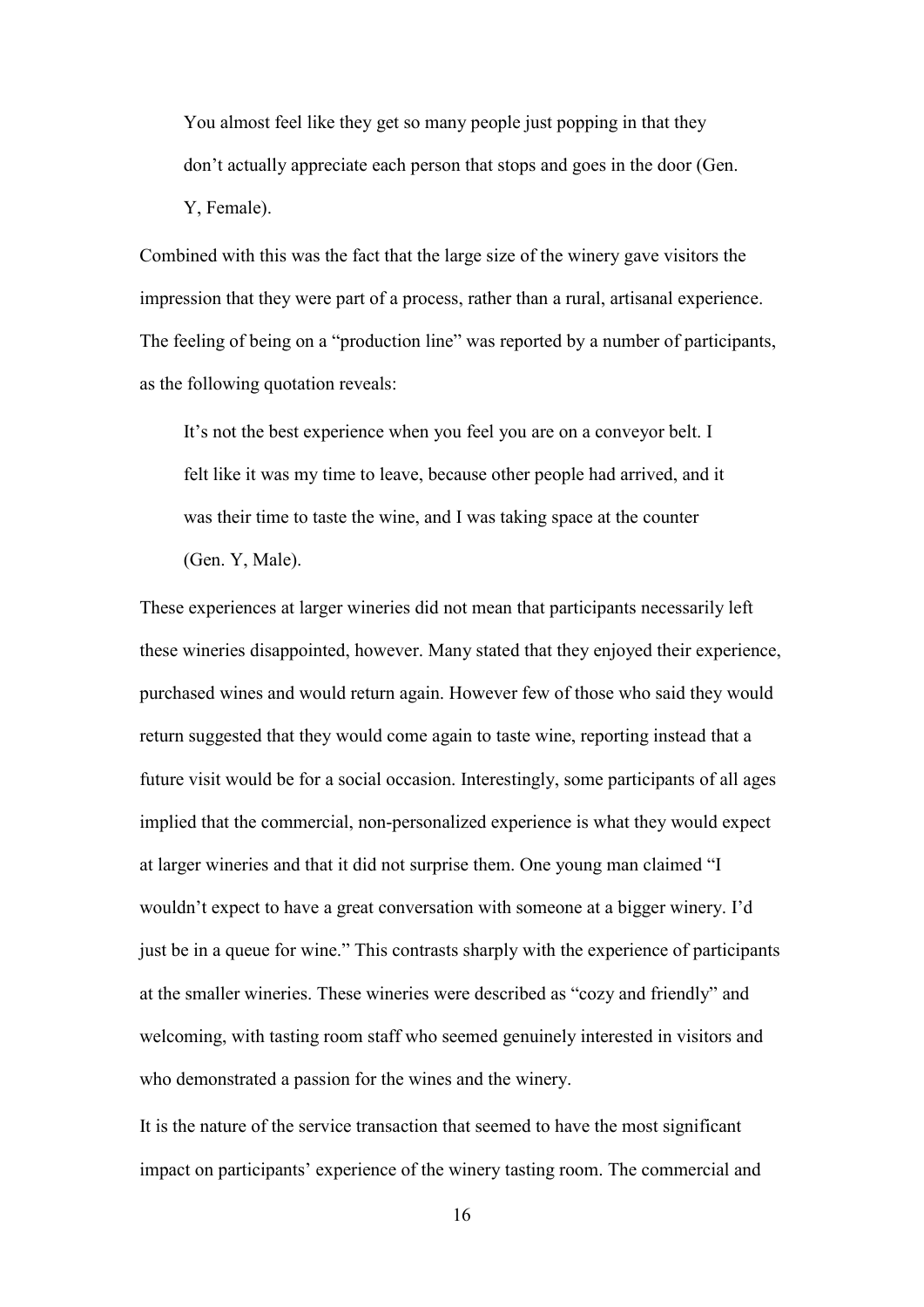rushed nature of transactions at many larger wineries left some participants feeling that there was little opportunity to engage in a personal dialogue or to learn from their experience; crucially, feedback from participants indicates that visitors seem to want to be engaged with the winery and the winery staff in their tasting room experience and this is more likely in an intimate environment.

#### *The experience of encountering staff*

The engagement with the staff at the winery is crucial. It is well understood that engagement between winery staff and customers necessitates a warm welcome with eye contact and a sense of sincerity. However, the staff must also enable the visitors to have a sense of connection with the winery; they must convey passion about it and they have to provide a story or a myth, which can engage the visitor with the place. Each of these will be considered.

Visitors need to feel a sense of "connection" to the winery itself. This connection may be partly achieved by the physical aspects of the tasting room, as discussed; however the role of the staff in this process is crucial also. One couple felt that their experience with a staff member was "like we were just sitting with this new person, getting to know them", rather than undertaking a commercial transaction. Comments about the personal and "real" nature of the interaction between the visitor and staff of smaller tasting rooms were frequently made, and there was a sense that at these smaller wineries, participants were made to feel special. Other participants similarly talked about the "human face" and personalized nature of the experience in smaller, less rushed tasting rooms.

This connection between staff and customer helped the participants feel connected to the winery. The "connection" between the staff and the wine they were selling, and the passion many small winery operators demonstrated for their product also added to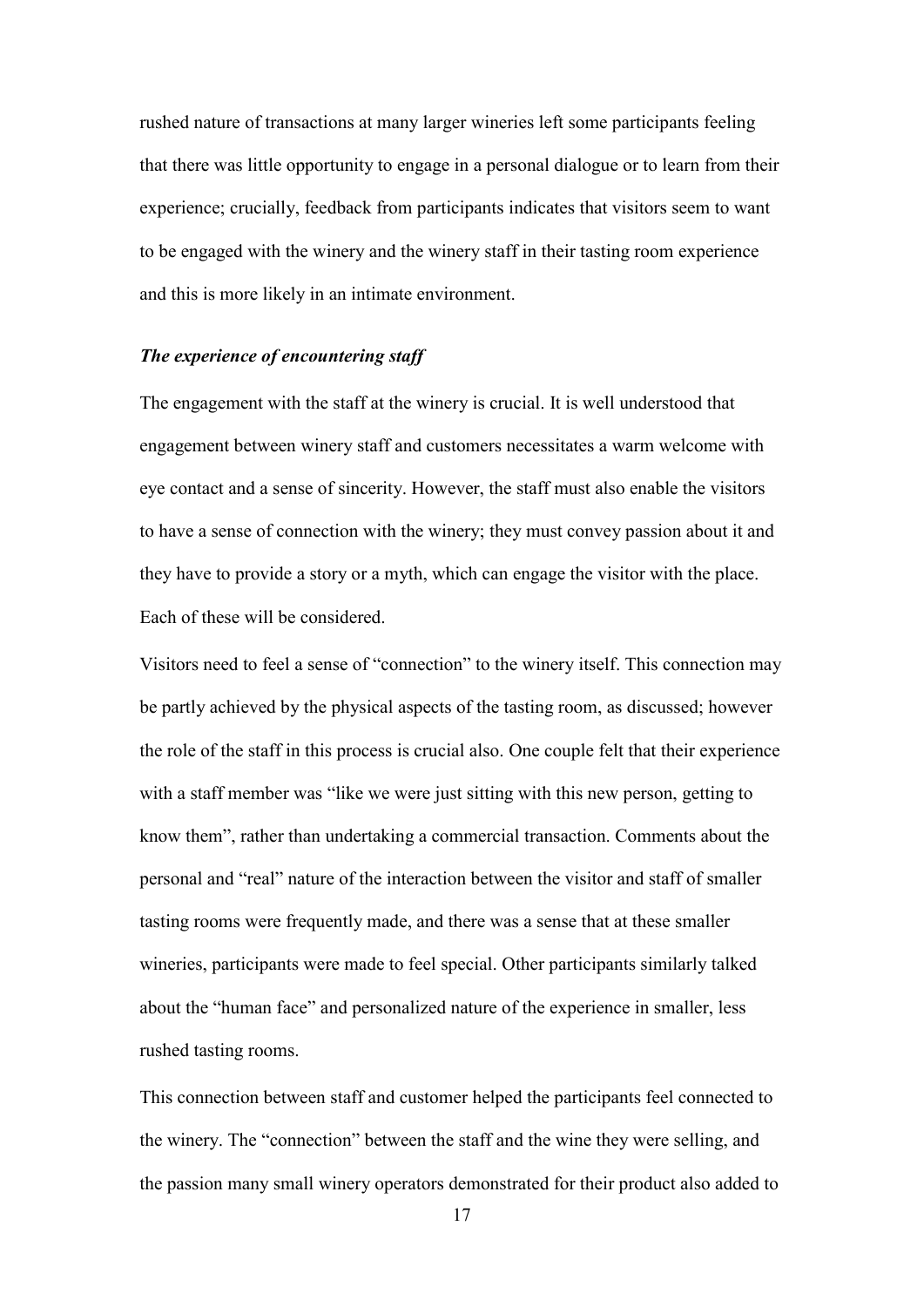the sense of a genuine interaction. This experience was often described as "authentic"; and the following quotation typifies this sense of an authentic experience:

The lady is attached physically to the place, there is a passion for what she telling us. She's got the dirt of the place in the cracks on her hands and you see that, and you know that this is her passion and her life. The others are employees; that's the big difference (Baby Boomer, Male).

This passion exhibited by tasting room staff at smaller wineries was commented on by many participants, and also increased their desire to purchase the wine; as one reported: "he was overflowing with passion and love for what he did and that really came through so that was one of the things that inspired me to buy wine". The connection did not end when the wine tourist left the tasting room, moreover, and there was a clear indication that the memorable nature of this experience could well result in future brand loyalty and visitation.

Brand loyalty may also be achieved if the consumer is given a story about the winery and wines which attracts their attention and wins their sympathy and interest. For many visitors, uncertain about their ability to evaluate the quality of the wine, there have to be other reasons to like the winery. Furthermore it seems that gaining a sense of authenticity about the experience can translate into a sense of authenticity about the wine (Beverland, 2005). One participant talked about a holiday in Marlborough:

I went to a heap of beautiful wineries. And then I went to this one where the guy behind the counter was the guy who owned it; he owned it with his wife. And he ... didn't look or talk down to us. And we had no money anyway, but we ended up buying a bottle off him. He told us about how he'd moved there, and how him and his wife were trying to set this up. It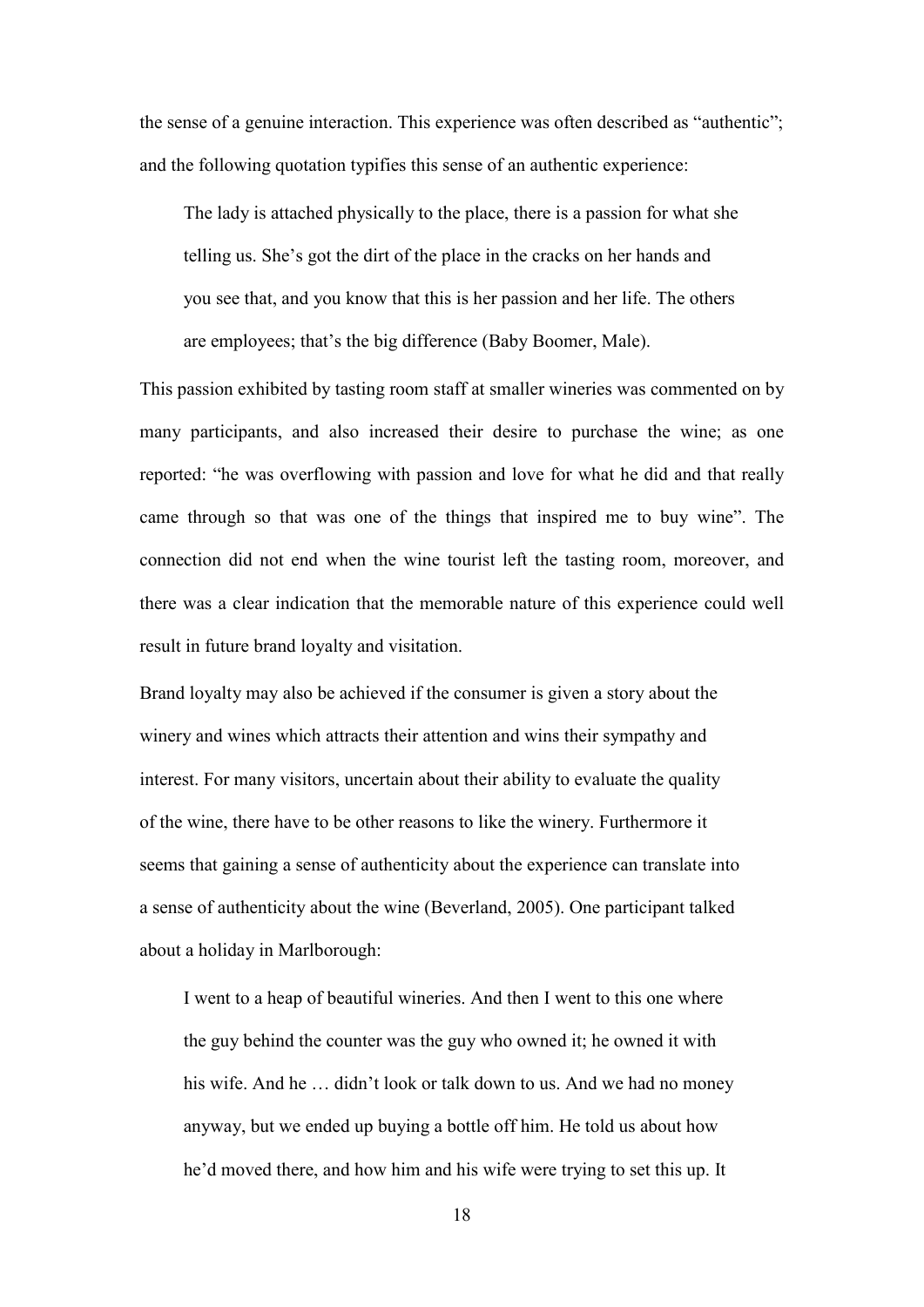just makes such a massive difference. Even though [the winery] wasn't as nice, or as big, or matching the other places you just found yourself buying a bottle. You know "I'd love to buy a bottle from you, and if I meet people I'll tell them about your wine". Because otherwise it's just another label isn't it? (Gen. Y, Male).

In this instance a series of stories are rolled together to "sell" the winery; the family business (perhaps struggling in the face of competition from larger, slicker outfits), the background and history of the establishment and winemaker, and intimate knowledge of vineyards and processes. Most significantly, this informant would return to buy the wines and would talk about the winery with other people. Other issues – the history of the region, interesting production issues or unusual grape varieties – can be utilized in this way to build a relationship with the customer. Another participant who visited both a large and small winery during the exercise noted that she preferred the wines of the larger winery, but would support the smaller winery to keep it going, as a result of the stories she heard and the experience she had there.

As is indicated above, the opportunity to learn more afforded by the smaller wineries was another factor which helped to strengthen participants' ties with the wineries. This factor seeming to be particularly important to the younger, less experienced wine tourists, who generally sought more interaction with the staff and welcomed the opportunity to ask questions, as the following respondent explained:

You felt at the [larger winery] … they were too busy; here you could ask anything. You could talk about the foods that would go with the wine and the different types, and the grapes… We actually learnt more just in that little time there, and it was a lot more interesting (Gen. Y, Male).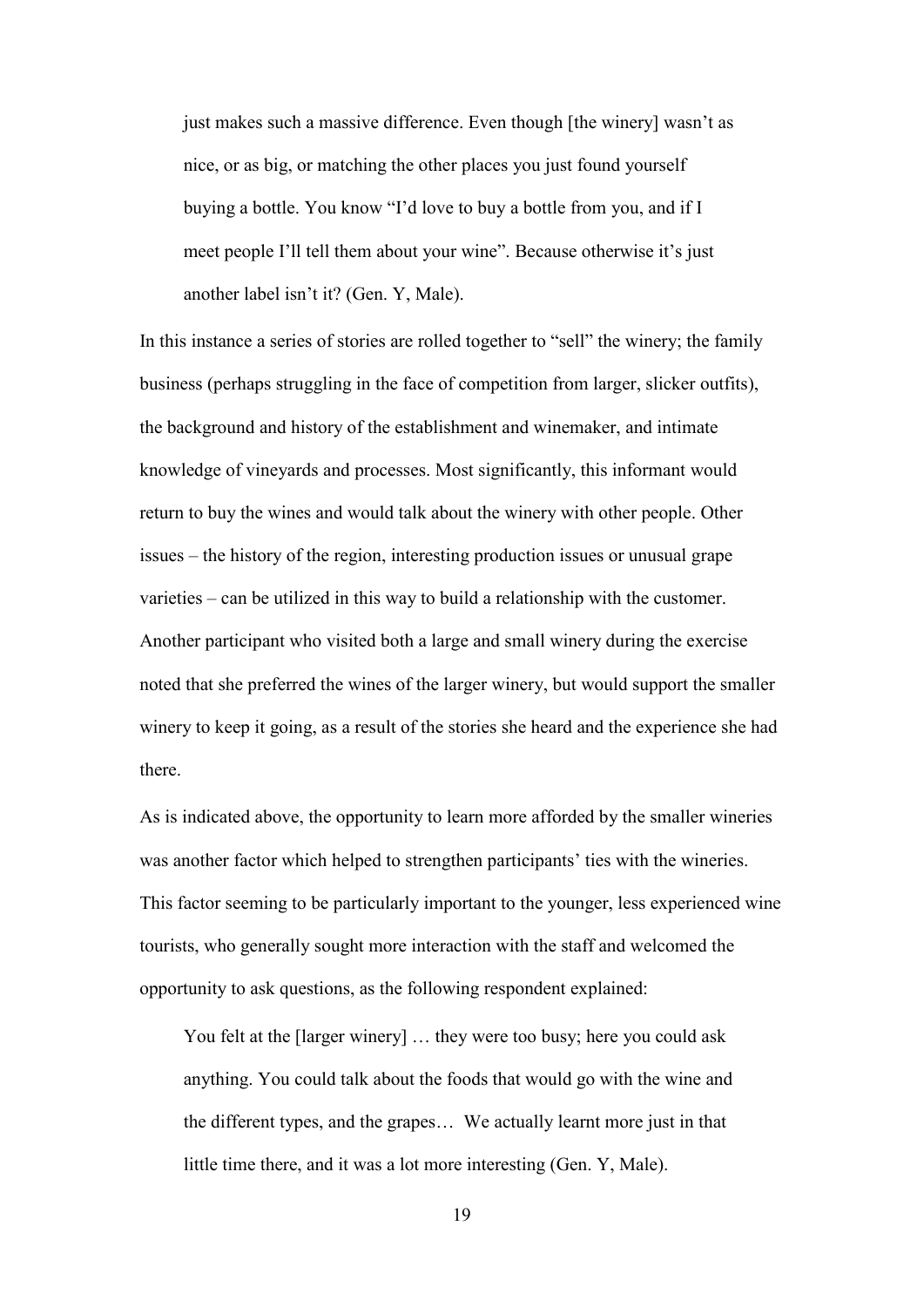One young female reported that her experience at the winery, where she felt comfortable asking "stupid questions" would make her consider returning again with a group of friends to specifically learn more about wines. Overall, there was an appeal to spending time at these smaller tasting rooms; as one woman said "you felt like lingering".

# *The experience of paying and taking away*

As previously stated, there is evidence suggesting that the service a tourist receives in a winery tasting room will affect not only their satisfaction with the experience, but also their purchase intentions (O'Neill and Charters, 2006a; O'Mahony, Hall, Lockshin, Jago, & Brown, 2005; Mitchell, 2006); the findings of the current research reinforce the importance of the total tasting room experience on purchase intentions. However, also apparent is a complex relationship between the appreciation of good service and hospitality, and a sense of obligation to purchase. In some cases, participants specifically used the word "obligated" to describe how they felt about the unspoken expectation that they would buy wine after tasting. Where the tasting room encounter was perceived as excellent this sense of obligation was described in a positive light, as respondents were "happy to spend money on the wine". In one situation where a couple did not like the wine but greatly enjoyed the entire event, they stayed for a coffee, stating that this was their "contribution"; this suggests that wine is not the only thing that can be purchased in the exchange process. Where the experience was poor or did not exceed expectations, however, the attitude towards this sense of obligation was different. Some participants felt no need to purchase wine in this case, while others reported still feeling a sense of obligation, resulting in discomfort and negative emotions which detracted from their overall experience: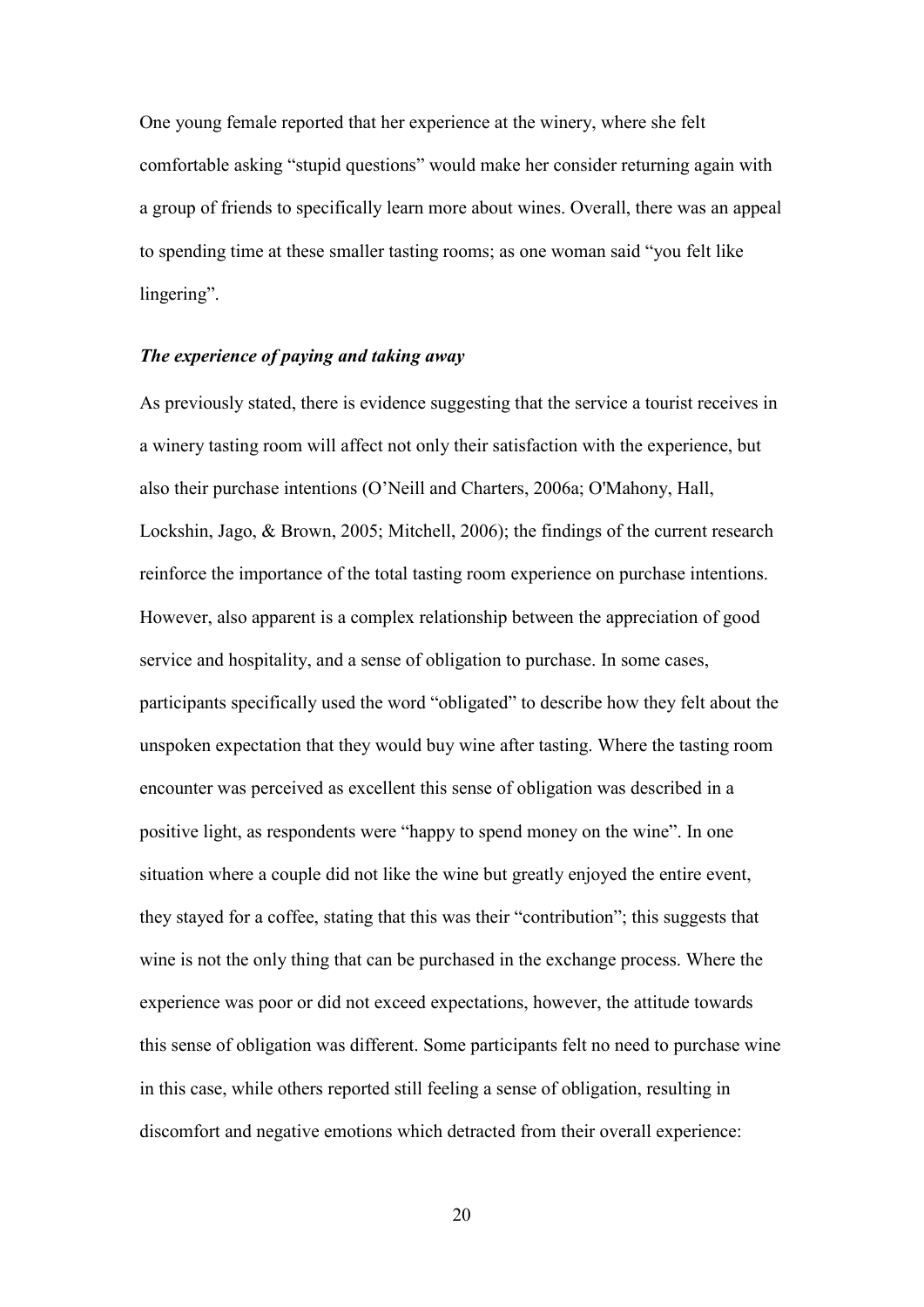The last thing I want when I do a wine tasting is to feel like I'm under pressure to buy something. I do feel a certain pressure … because you've been given something free (Gen. X, Male).

Focusing on the positive aspects of obligation, respondents reported that a purchase made after a tasting represented an exchange for the enjoyable experience received; one participant went so far as to describe it as "a moral kind of balance there, that you've got to meet".

Other respondents felt that that by making a purchase, one was able to "complete" the visit appropriately. As one young male stated, his purchase "just felt like finishing an awesome experience; walking away and taking a bit of it with you". The word "souvenir" was used to describe the purchase of wine, with the implication that the purchase was more about the total experience than the wine itself and that it was necessary to take away a future reminder of the visit. Thus, a young woman anticipated drinking the wine she had purchased, saying "you'd remember the experience, and if you were drinking it with friends you'd say 'oh, I bought this at [the winery]. I remember we had a great experience, this is what we did'".

There was some evidence that a sense of obligation was more prevalent at smaller wineries, and participants in this research bought more wine at the smaller than larger wineries, a phenomenon which has been reported elsewhere recently (Mitchell, 2006). There are many possible explanations for this, including the fact that the wine is often difficult to acquire in other places. However, as noted, participants also tended to experience a more personalized and pleasurable encounter. It was the case also that as the winery was a small business, often run by a family, this desire to purchase became stronger for some participants; a sentiment stated explicitly: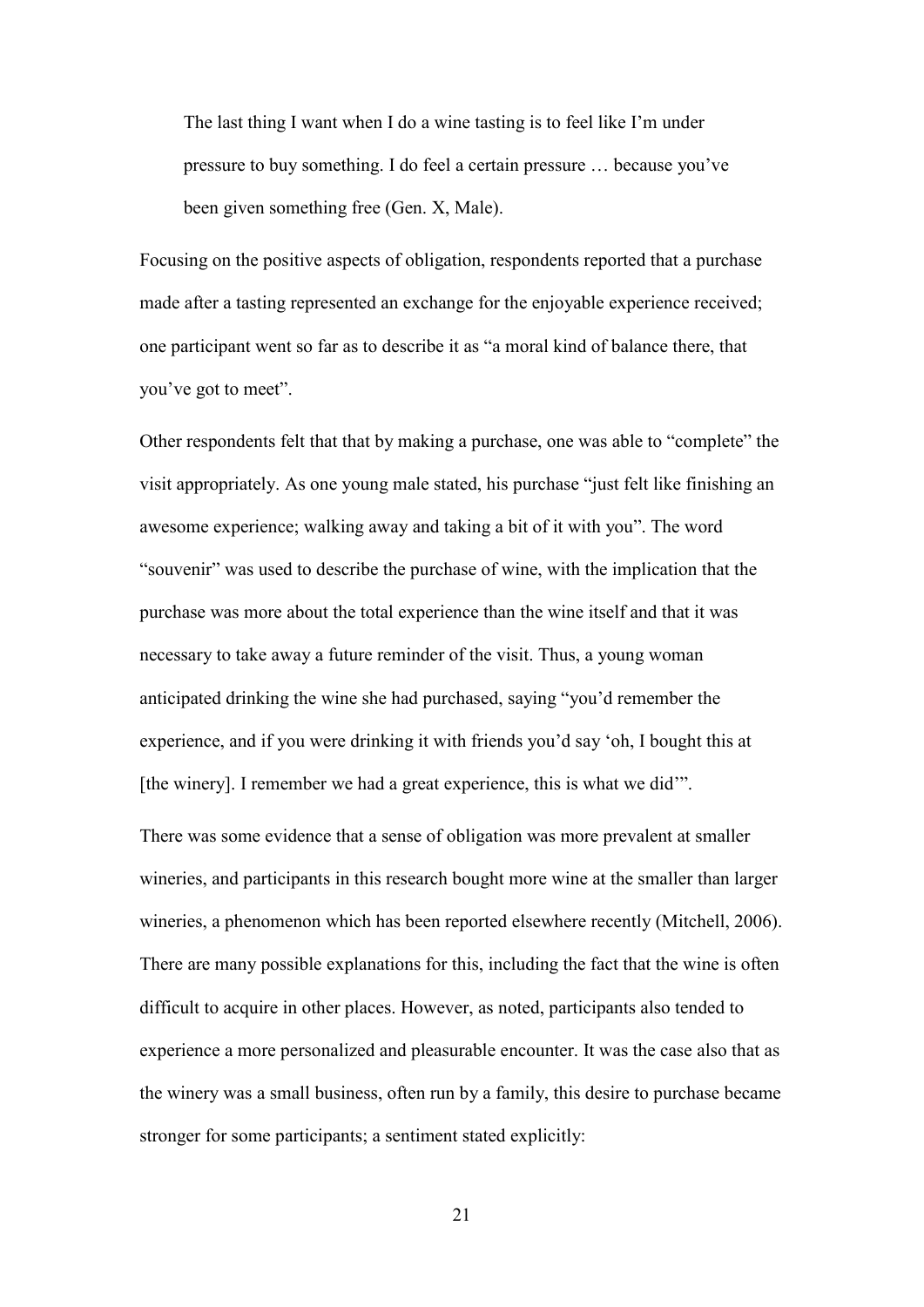Our experience with her made it special, and the fact that she is so involved with the family business, I felt like by buying her wines we were supporting … local good people so they can do what they want (Gen. X, Female).

Interestingly, for a couple of participants, the more individualized attention made small wineries *less* appealing with one openly admitting the sense of obligation to purchase felt much greater in these environments where she might be the only person tasting.

At only one winery out of the thirteen visited were all participants charged a tasting fee, although at another winery tastings of reserve wines incurred a small charge. The issue of a tasting fee had arisen unprompted at earlier stages of the fieldwork, but only Yarra Valley participants were explicitly probed about the issue. The majority of those asked directly could see some merit in a charge being levied, and some said they would prefer this. It seems that being charged a tasting fee reduced the sense of obligation to purchase for some people – the "moral balance" had been restored. Furthermore, some participants felt that having contributed a small token amount they had "paid" for the right to try as much wine as they wanted without feeling guilty. A small minority, however, were quite opposed to any fee and one participant stated that she would walk out if she saw a tasting fee charged. There was also the comment from a couple of participants that the wineries should recognize that the free tastings they offered were an investment in future brand loyalty, even if no purchase was made by the visitor on that day.

The issue of the genuine and real experience offered in the tasting room was also raised implicitly in the discussion of a tasting fee, especially in relation to the smaller wineries. As stated above, one of the aspects enjoyed at the smaller wineries was the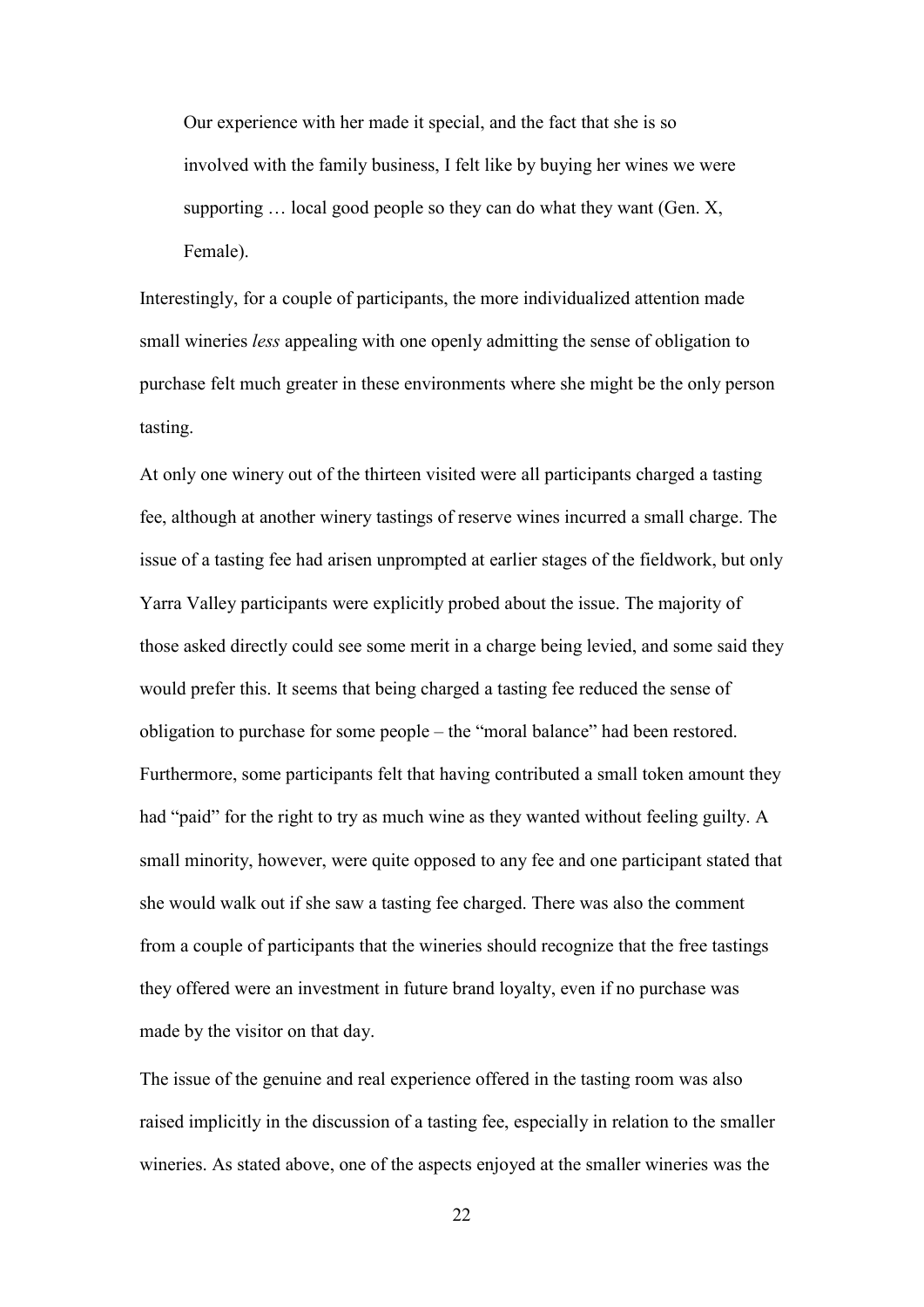sense participants had that their conversations with staff were genuine, rather than staged commercial interactions, and that the primary aim of staff was not selling the wine, but imparting knowledge and enthusiasm:

They related their experience and their context to the visit and I think that made it more genuine too. You can relax more knowing that these guys do everything and that you are not talking to a sales assistant but actually talking to people on the ground (Baby Boomer, Female).

There was a sense, therefore, that the introduction of a tasting fee, particularly at small wineries, might commercialize the whole experience, thereby degrading it. Furthermore, given that participants were *more* likely to purchase wine at the smaller wineries for a range of reasons, including the more personalized, genuine experience, then introducing a tasting fee at these wineries might actually *reduce* the financial returns smaller wineries receive through the tasting room.

#### **Discussion: Providing a genuine experience; providing genuine hospitality?**

The issues raised by this study focus firmly on what a winery is trying to achieve when it opens a tasting room. Is the object to generate revenue (particularly, though not solely, by selling wine) or is it to assist in the development of the label's brand equity, and especially to develop more effective customer relationship marketing (Charters and Pettigrew, 2006)? The aesthetics of the tasting room, the management of the service encounter and issues around sales and charging for tasting all intersect at this point.

Much has been said of the need for good and responsive staff in the tasting room that does not need repeating. However, from the findings of this study certain issues have been raised which have been rarely addressed by researchers previously, and other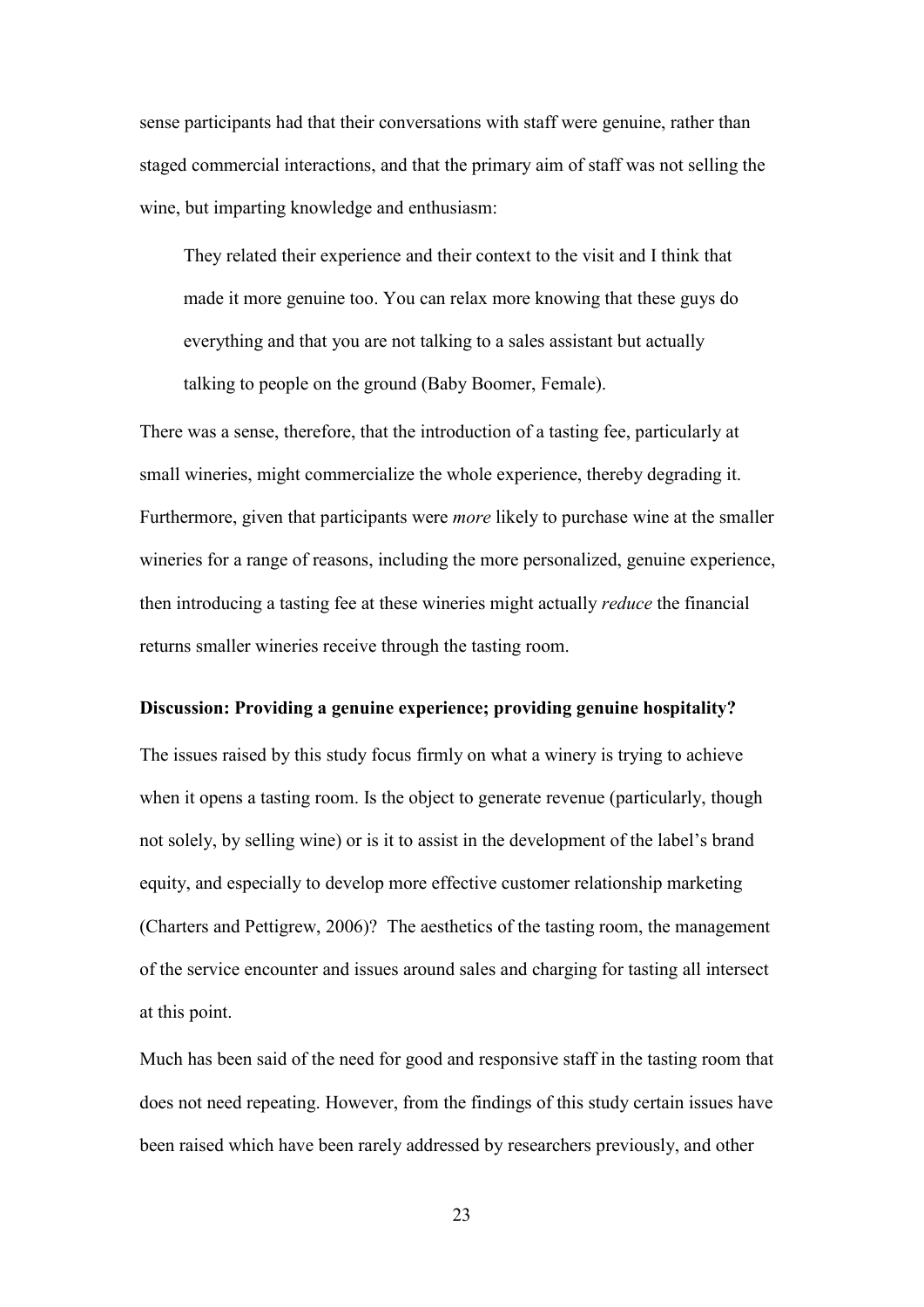topics seem so significant that they should be stressed again. Crucially, all the evidence from this study suggests that it is the nature of the experience that counts. Participants regularly implied that they are seeking a great experience when they visit a tasting room – not just the chance to taste good wine, reinforcing previous suggestions that the quality of wine is less of an issue (O'Neill et al, 2002). Certainly, there is no doubt that the wine must attain a good basic quality so that it should be fault free and fruity. Beyond that, however, the impact of the wine as the means of creating a perfect "moment of truth" or as the facilitator of greater brand loyalty fades. To this extent the study tends to endorse the arguments of Gilmore and Pine (Gilmore and Pine, 1999; Gilmore and Pine, 2002) for a personalized experience rather than a customized benefit.

An important part of what makes this experience memorable and worthwhile is a sense that the winery visitor has had a genuine, or real, encounter with the winery, and the winery staff. For the vast majority of participants in this study this could be achieved by winery staff who "connected" with the visitors, by personalizing the service, imparting information about the wine, and exhibited enthusiasm for their product during their encounter. The staff's ability to "connect" the visitor to the winery, through stories which "root" the winery to its history or environment or production approach, is essential to this process of authentication.

The tasting room experience must delight the visitor also. It must create in them a sense that this is a winery which they can enjoy, linger in and return to, and to which they want to offer their loyalty. It seems that for some visitors there may also be a distinction to be made between commercial hospitality and being hospitable. Some participants in this study made explicit comments about the appeal of the "homely" – a key word, implying a personal welcome and the possibility of friendship rather than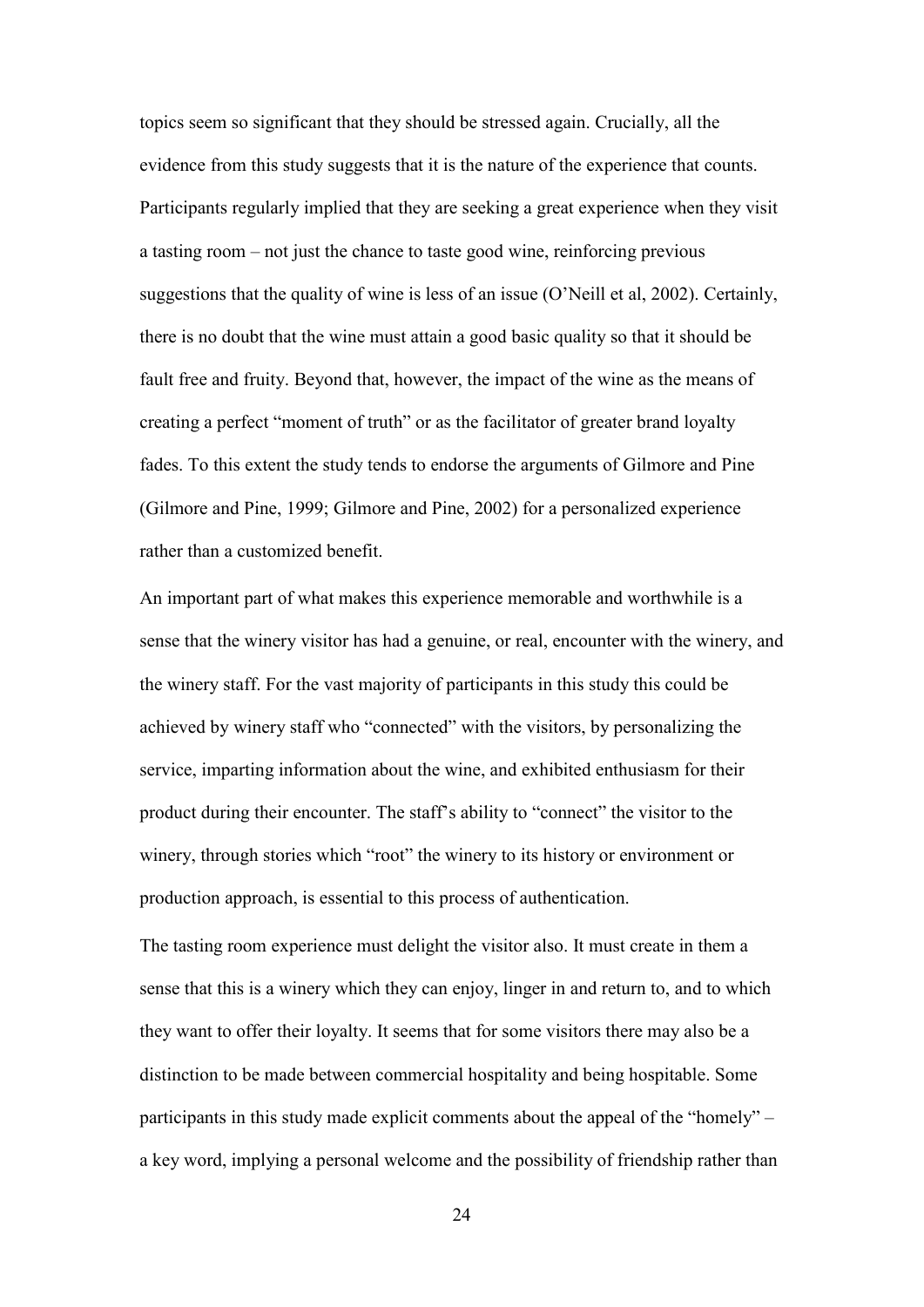a transactional relationship. The explicitly derogatory dismissal of a place as "an ordinary bar, not a winery" reinforces this perspective and there is an expectation that the encounter will offer hospitableness, even friendship. The connection to the winery, the process of "getting to know them" confirms this idea, as do the use of a bottle as souvenir and a reminder of that friendship.

Having said this, not all visitors want the same experience; sensitivity to individual needs is essential, based on the ability to gauge a visitor's level of interest and knowledge, and their particular expectations from the encounter and this individual responsiveness is, itself, a demonstration of hospitableness. Tasting room operators must understand that visitors are not identical. For example, it seems that "efficiency" in the service encounter is more important to older visitors, who like to be given more space to taste wine in; younger ones want more continual interaction with winery staff (Charters and Fountain, 2006). Nevertheless, it is also essential not to stereotype visitors. Consequently a fine balance must be struck between understanding gender, generational and cultural difference and yet treating each visitor and group as individual, with specific needs to be understood and met. This ability to gauge the particular situation and needs of varying groups of visitors is not easy; nevertheless, it is an essential part of effective service provision generally and wineries need to pay attention to helping their staff develop this skill.

Some comments can also be made about the expectation to buy. First, as Beverland (2005) has noted in regard to luxury wines, those which are perceived to have the highest quality manage to distance themselves from mere commercial considerations. This reflects the experience of visitors in this research who responded to the story or the intimacy of small producers who gave a sense of passion rather than overt marketing in the tasting room encounter. Likewise, if a sense of aesthetics can be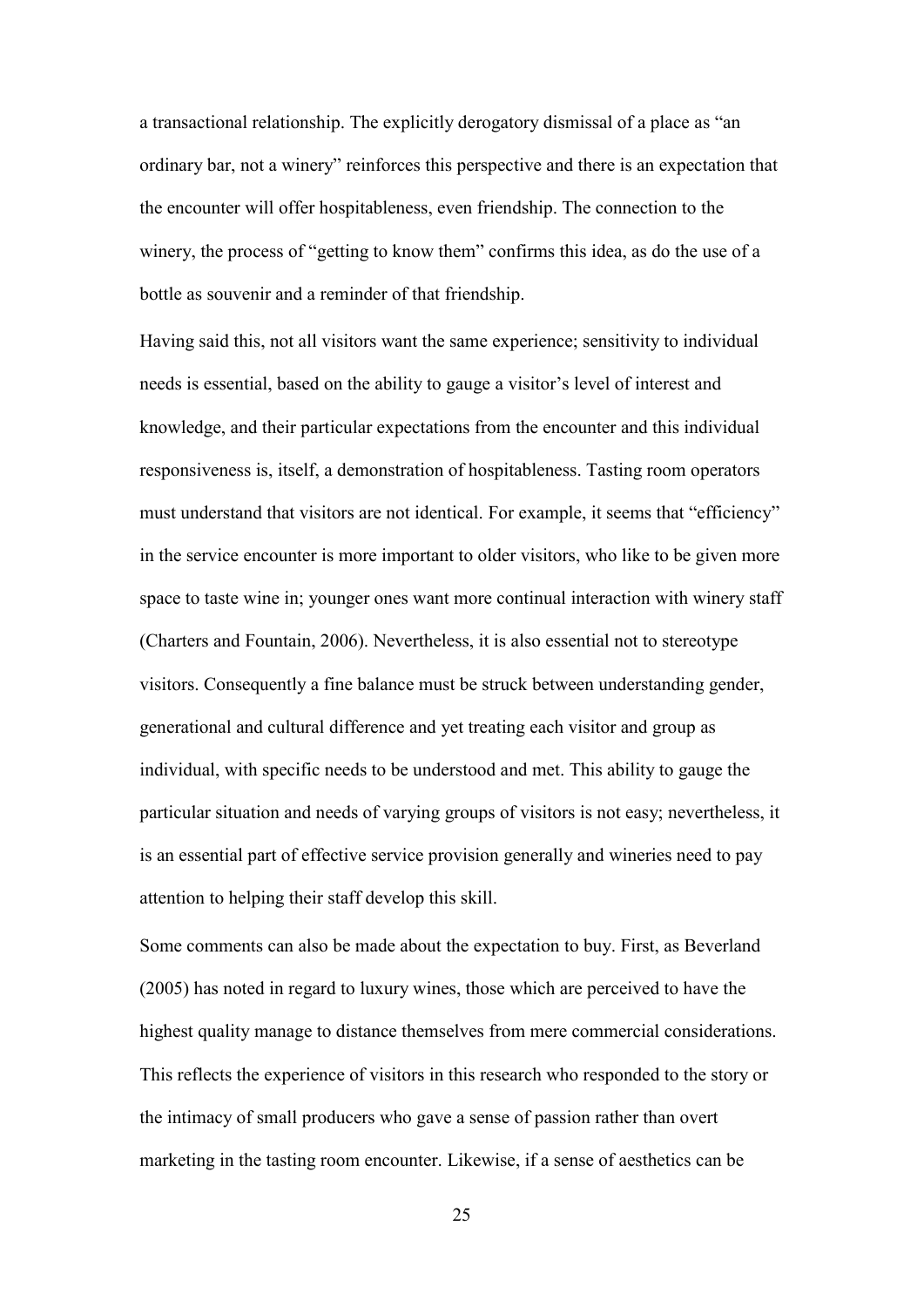generated it can provide another means of minimizing the transactional nature of the encounter; beauty is seen to transcend price. When these factors come together the winery is no longer "talking to you just to make money out of you", but engaging in a conversation about issues much more significant than another sale. Thus paradoxically at this point, another sale – and even more a long-term customer – becomes much more likely.

It also seems that the question of "what price service?" is not easily answered. While many participants said that some sort of exchange felt necessary at the tasting room, particularly where the service experience has been excellent, it is unclear whether charging a tasting fee is an appropriate response. Many people having a good experience would, in retrospect, have been happy to pay a fee; the question remains, however, how many would appreciate paying this "upfront", and to what extent this would add an explicitly commercial element to the wine tourism experience. Furthermore, if, as Kolyesnikova's (2006) research indicates, wine tourists are *more*  likely to purchase wine at wineries without tasting fees, such a charge might be doubly inadvisable for small wineries. However these comments are as yet exploratory, and further research on this topic seems warranted.

It is also clear, up to this point, that the encounter must provide an emotionally satisfying experience, confirming the approach of Gilbert and Pine (1999). However, the experiential perspective, at least in its "commercial" or transactional form, then diverges from the hospitality approach of Lashley (2000) and Telfer (2000), particularly in the context of smaller wineries. This is reiterated by the comment of the visitor who did not want to talk "to a sales assistant". The two approaches divide, and it may be that the limits of each has been reached. Creating hospitableness makes friends – but it is small-scale, labor-intensive and works with small groups or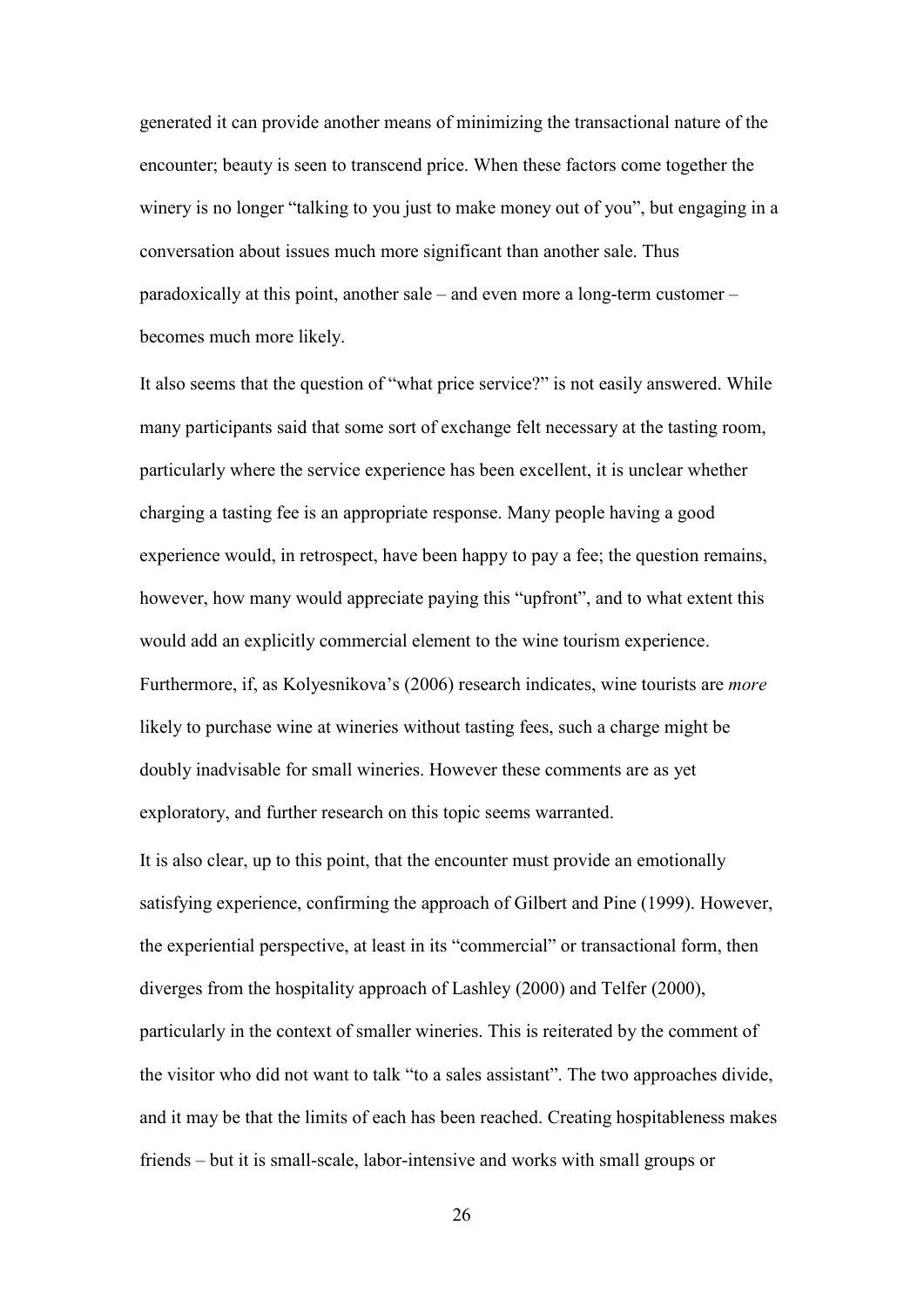individuals and not easily replicable in larger organizations. Selling experiences may work (if well applied) in larger enterprises, but destroys the intimacy of the relationship where the encounter is perceived to take place in an extension of the host's home.

#### **Conclusions**

Wine tourism has emerged as a growing area of special interest tourism in Australasia; it is increasingly significant to the regional tourism product and a significant element of the business strategy of many wineries (Charters and Carlsen, 2006). For a winery operation to be successful, the wines produced must find a sustainable and loyal market. The option of providing visitor facilities at the winery tasting room is one that many winery managers recognize as an important avenue for sales, and building brand loyalty. The visit to the tasting room plays a crucial role in the wine tourism experience. Understanding the wine tourists' tasting room expectations and experiences is important to allow winery managers to better meet those expectations. Wine tourists are not homogeneous, however, and differ in terms of expectations and preferences (Charters and Ali-Knight, 2002; Charters and Fountain, 2006; Dodd and Bigotte, 1997; Mitchell and Hall, 2001).

This research has important implications for both larger and smaller wineries, in terms of their wine tourism objectives and the outcomes they hope to achieve. In fact, it may be that what is offered at small and large wineries is so fundamentally different that they need to be considered as separate operations or events; something yet to be addressed in wine tourism research. Large wineries provide a modern, transactional process – as most restaurants or hotels might. On the other hand, whilst noting that there may be significant cost implications, it could be suggested that small wineries should be being hospitable, perhaps even trying to provide a sense of community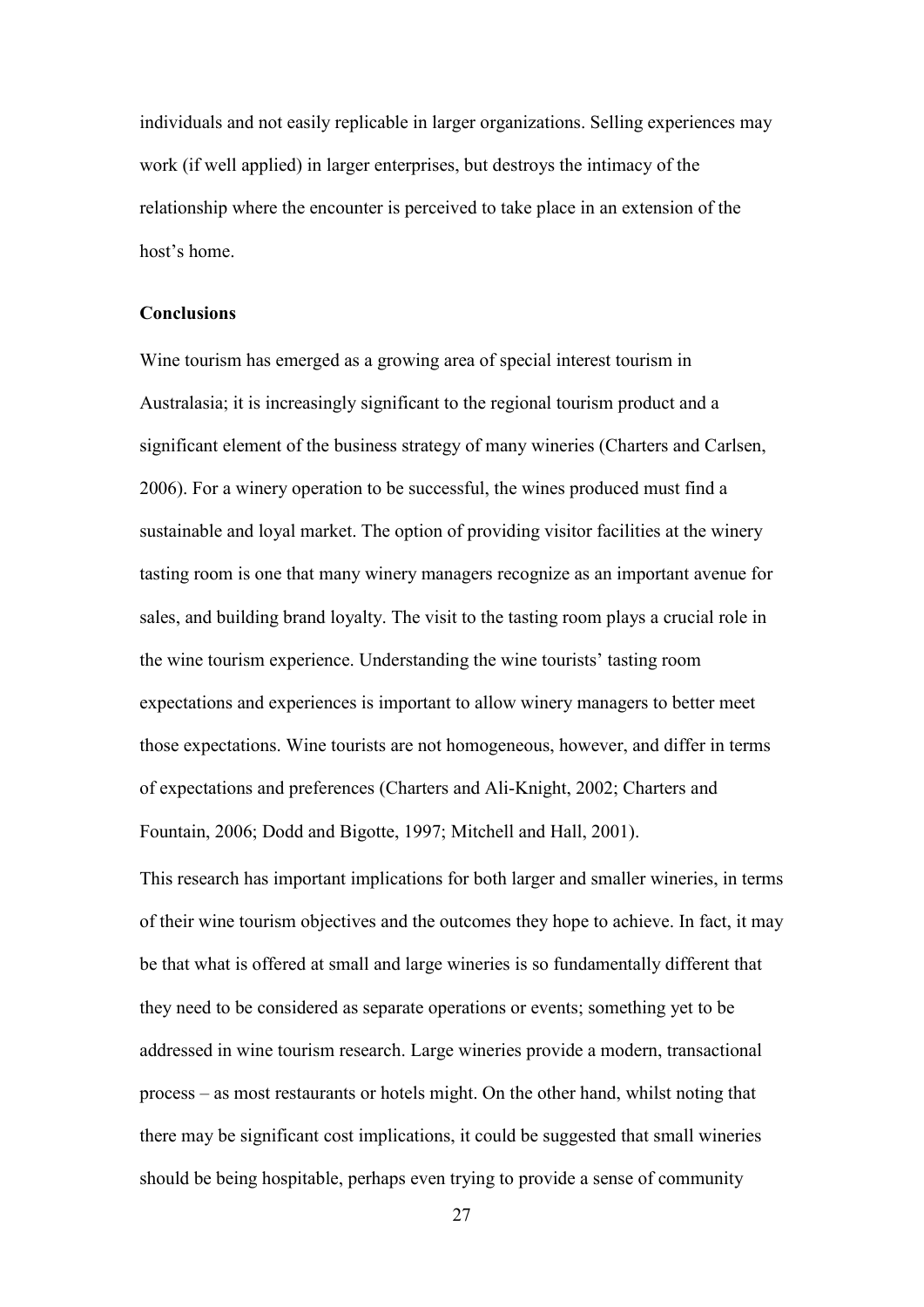(Visser, 1991), and have to concentrate on making friends not selling wine nor charging for tasting, for no-one would charge a friend to drink in their own home. Increased brand equity will follow if they clearly and effectively pursue this course. The experience which the customer receives is paramount. Specific factors such as friendliness, the welcome and demonstrating a knowledge and passion for the wine and winery enhance the visitor experience at tasting room. It seems also that the strength of the personal interaction and the connectedness felt – between the customer and tasting room staff; between the staff and the wine and winery – has the ability to increase the likelihood of a purchase and future brand loyalty.

The smaller tasting room seems to have the greater potential to achieve the genuine encounter outlined above and encourage brand loyalty for the winery, yet all wineries have the possibility of doing this. Larger wineries can offer a greater, individualized experience for which a charge is entirely valid, if it enchants the visitor and they need welcoming staff and an authentic story – and then something else, which differentiates the experience from all other providers. That added value will not be the quality of wine (O'Neill et al., 2002) nor will it be homeliness or friendship, but some form of further enchantment (Aune, 2002).

There is no doubt that winery visitation has a potentially strong impact on the winery's competitiveness and long-term sustainability. The current research suggests that this impact comes from more than just the wine quality and the efficiency of the service encounter at the tasting room. The total experience of the winery (Gilmore and Pine, 1999) is important, as is the experience of hospitality (Lashley, 2000; Telfer, 2000). It may be the case, however, that different wineries need to make their mark in different ways. While larger wineries need to build enchantment into their service provision through the experiences they offer, smaller wineries need to demonstrate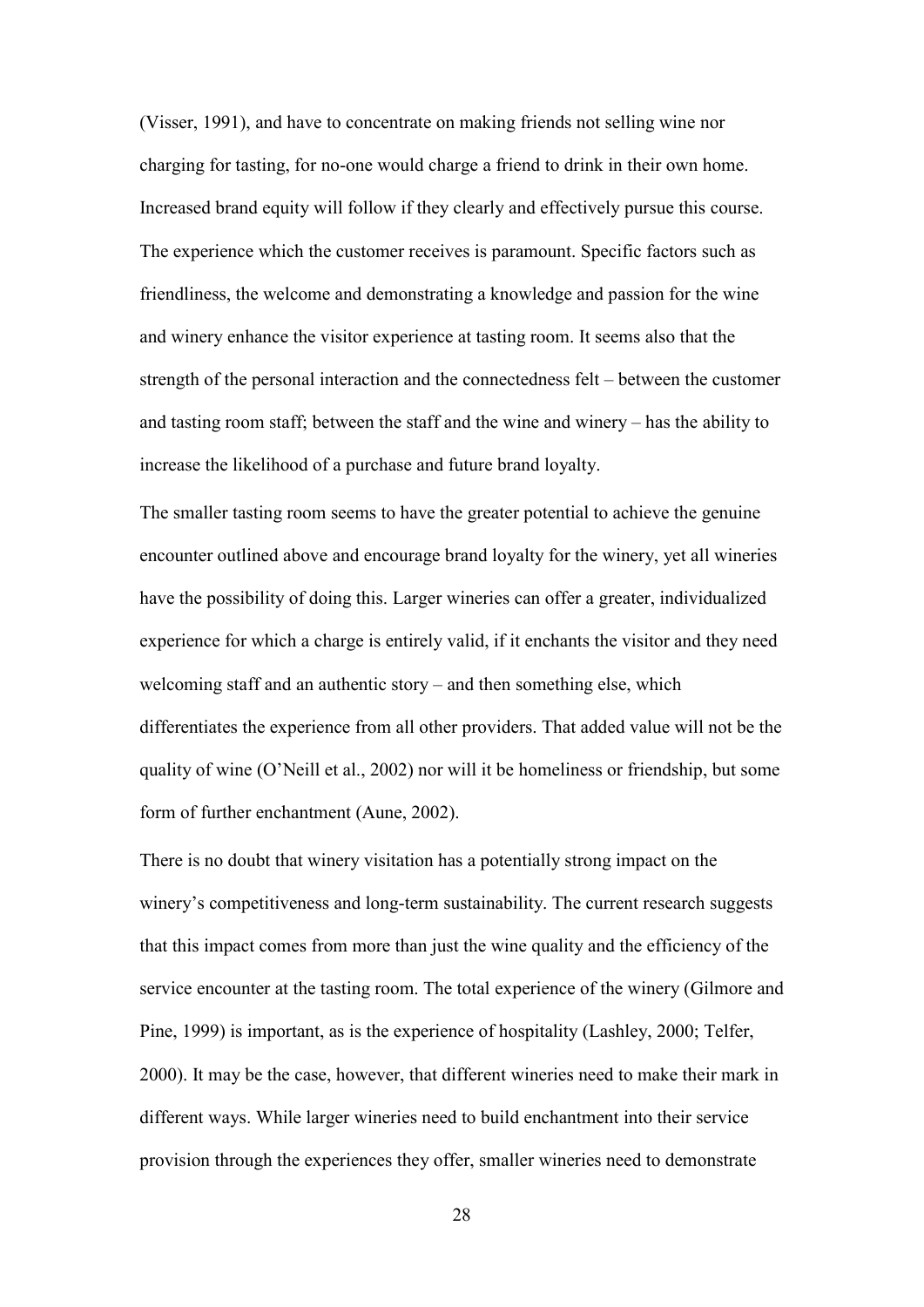their hospitableness. Through each of these strategies, large and small wineries alike

can establish a "connection" with their consumers, ensuring the creation and/or

maintenance of customer loyalty to their wine and brand.

# **References**

- Ajzen, Icek, and Martin Fishbein (1980). *Understanding Attitudes and Predicting Social Behavior*. Englewood Cliffs: Prentice-Hall.
- Ali-Knight, Jane, and Steve Charters (1999). "Education in a West Australian Wine Tourism Context." *International Journal of Wine Marketing,* 11 (1): 7-18.
- Ali-Knight, Jane, & Steve Charters (2001). "The Winery as Educator: Do Wineries Provide What the Wine Tourist Needs?" *Australian and New Zealand Wine Industry Journal*, 16 (6): 79-86.
- Aune, Leif (2002). "The Use of Enchantment in Wine and Dining." *International Journal of Contemporary Hospitality Management*, 14 (1): 34-37.
- Beverland, Michael B. (2005). "Crafting brand authenticity: The case of luxury wines." *Journal of Management Studies,* 42 (5): 1003-1029.
- Charters, Stephen, and Jane Ali-Knight (2002). "Who Is the Wine Tourist?" *Tourism Management*, 23 (3): 311-19.
- Charters, Steve, and Jack Carlsen (2006). "Conclusion: The Future of Wine Tourism Research, Management and Marketing." In *Global Wine Tourism Research Management and Marketing*, edited by Jack Carlsen and Stephen Charters. Wallingford, UK: CAB International, pp. 263-275.
- Charters, Steve, and Joanna Fountain. (2006) "Younger Wine Tourists: A Study of Generational Differences in the Cellar Door Experience." In *Global Wine Tourism Research Management and Marketing*, edited by Jack Carlsen and Stephen Charters. Wallingford, UK: CAB International, pp. 153-60.
- Charters, Stephen, and Simone Pettigrew (2005). Is Wine Consumption an Aesthetic Experience? *Journal of Wine Research* 16 (2), 37-52.
- Charters, Stephen, and Simone Pettigrew (2006). "Conceptualising Product Quality: The Case of Wine." *Marketing Theory*, 6 (4): 467-83.
- Cronin, J. Joseph, and Steven A. Taylor (1992). "Measuring Service Quality: A Reexamination and Extension." *Journal of Marketing,* 56 (3): 55-68.
- Denzin, Norman K. (1989) *Interpretative Interactionism.* Newbury Park, CA: Sage
- Dodd, Tim (1995). "Opportunities and Pitfalls of Tourism in a Developing Wine Industry." *International Journal of Wine Marketing*, 7 (1): 5-16.
- Dodd, Tim, & Veronique Bigotte (1997). "Perceptual Differences Among Visitor Groups to Wineries." *Journal of Travel Research*, 35 (3): 46-51.
- Fishbein, Martin, and Icek Ajzen (1975). *Belief, Attitude, Intention and Behavior: An Introduction to Theory and Research*. Reading, Mass.: Addison-Wesley.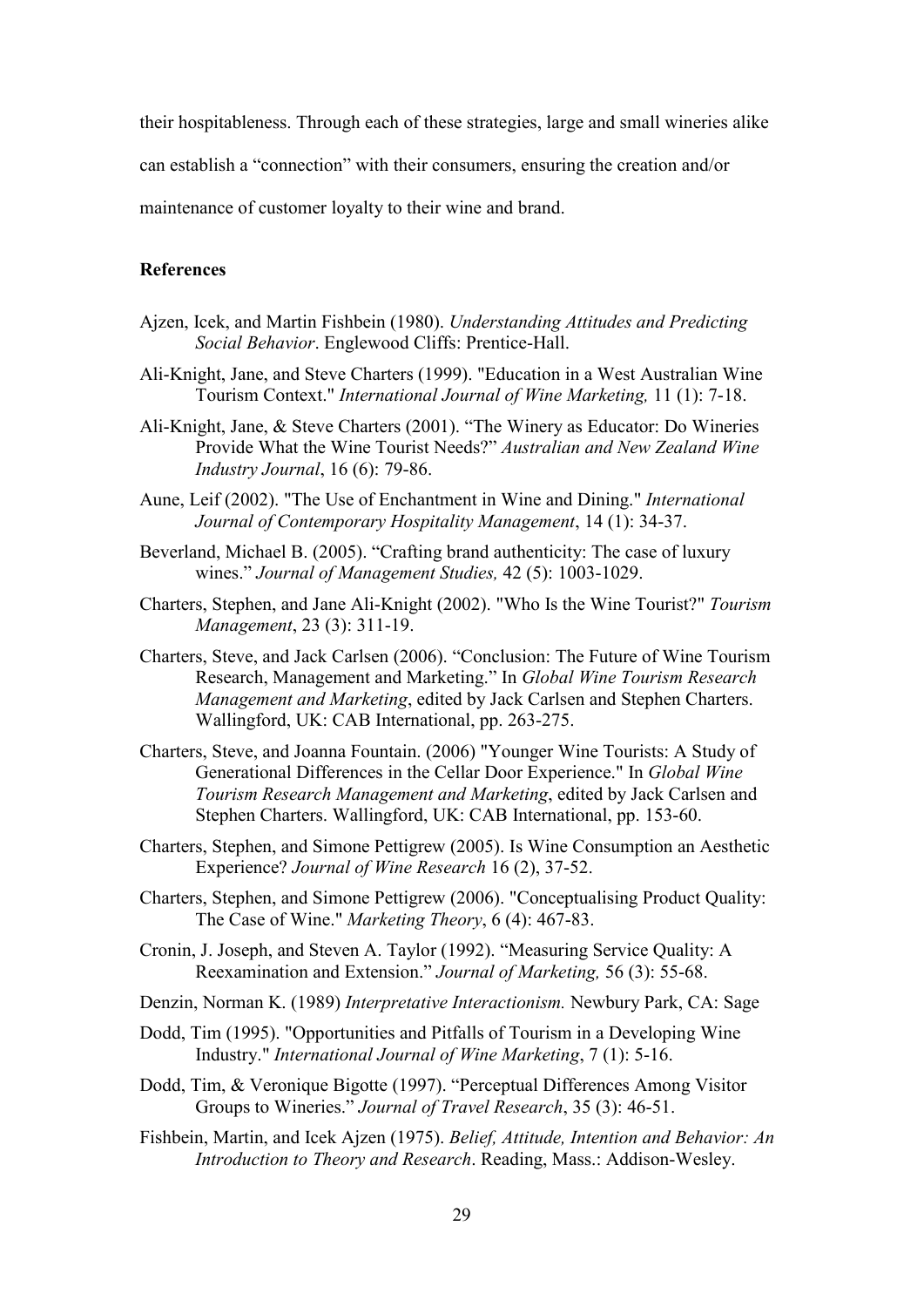- Gilmore, James. H., and B. Joseph II Pine (1999). *The Experience Economy: Work Is Theatre and Every Business a Stage*. Boston: Harvard Business School Press.
- Gilmore, James. H., and B. Joseph II Pine (2002). "Differentiating Hospitality Operations Via Experiences: Why Selling Services Is Not Enough." *Cornell Hotel and Restaurant Administration Quarterly*, 43 (3): 87-96.
- Glaser, Barney G., and Anselm L. Strauss (1967). *The Discovery of Grounded Theory: Strategies for Qualitative Research*. Chicago: Aldine Publishing Co.
- Gronroos, Christian (1988). "Service Quality: the Six Criteria of Good Perceived Service Quality". *Review of Business,* 9 (3): 10-13.
- Grove, Stephen J., and Raymond P. Fisk (1998). "Observational Data Collection Methods for Services Marketing: An Overview." *Journal of the Academy of Marketing Services*, 20 (3): 217-224.
- Hayes, Deborah and Nicola MacLeod (2007). "Packaging Places: Designing Heritage Trails using an Experience Economy Perspective to Maximize Visitor Engagement". *Journal of Vacation Marketing,* 13 (1), 45-59.
- Hayllar, Bruce and Tony Griffin (2005). "The Precinct Experience: A Phenomenological Approach." *Tourism Management*, 26 (4): 517-528.
- Hirschman, Elizabeth C., and Morris B. Holbrook (1982). "Hedonic Consumption: Emerging Concepts, Methods and Propositions." *Journal of Marketing*, 46 (Summer): 92-101.
- Holbrook, Morris B., and Elizabeth.C. Hirschman (1982). "The Experiential Aspects of Consumption: Consumer Fantasies, Feelings and Fun." *Journal of Consumer Research*, 9 (Sept): 132-40.
- Hudson, Simon, Tim Snaith, Graham A. Miller, and Paul Hudson (2001). "Distribution Channels in the Travel Industry: Using Mystery Shoppers to Understand the Influence of Travel Agency Recommendations." *Journal of Travel Research*, 40 (2): 148-154.
- Kolyesnikova, Natalia (2006). *Gratuity Purchasing at Wineries: The Role of Gratitude and Obligation in Purchases by Winery Visitors*. Texas Tech University, USA.
- Lashley, Conrad (2000)."Towards a Theoretical Understanding." In *In Search of Hospitality: Perspectives and Debates*, edited by Conrad Lashley and Alison Morrison. Oxford: Butterworth-Heinemann, pp. 1-17.
- Mitchell, Richard (2004). *Scenery and chardonnay: an exploration of the New Zealand winery visitor experience.* University of Otago, Dunedin, New Zealand.
- Mitchell, Richard (2006). "Influences on Post-Visit Wine Purchase (and Non-Purchase) by New Zealand Winery Visitors." In *Global Wine Tourism Research Management and Marketing,* edited by Jack Carlsen and Stephen Charters. Wallingford, UK: CAB International, pp. 95-109.
- Mitchell, Richard, C. Michael Hall, and Alison McIntosh (2000). "Wine Tourism and Consumer Behaviour." In *Wine Tourism Around the World: Development, Management and Markets*, edited by C. Michael Hall, Elizabeth Sharples, Brock Cambourne, and Niki Macionis. Oxford: Elsevier Science, pp. 115-135.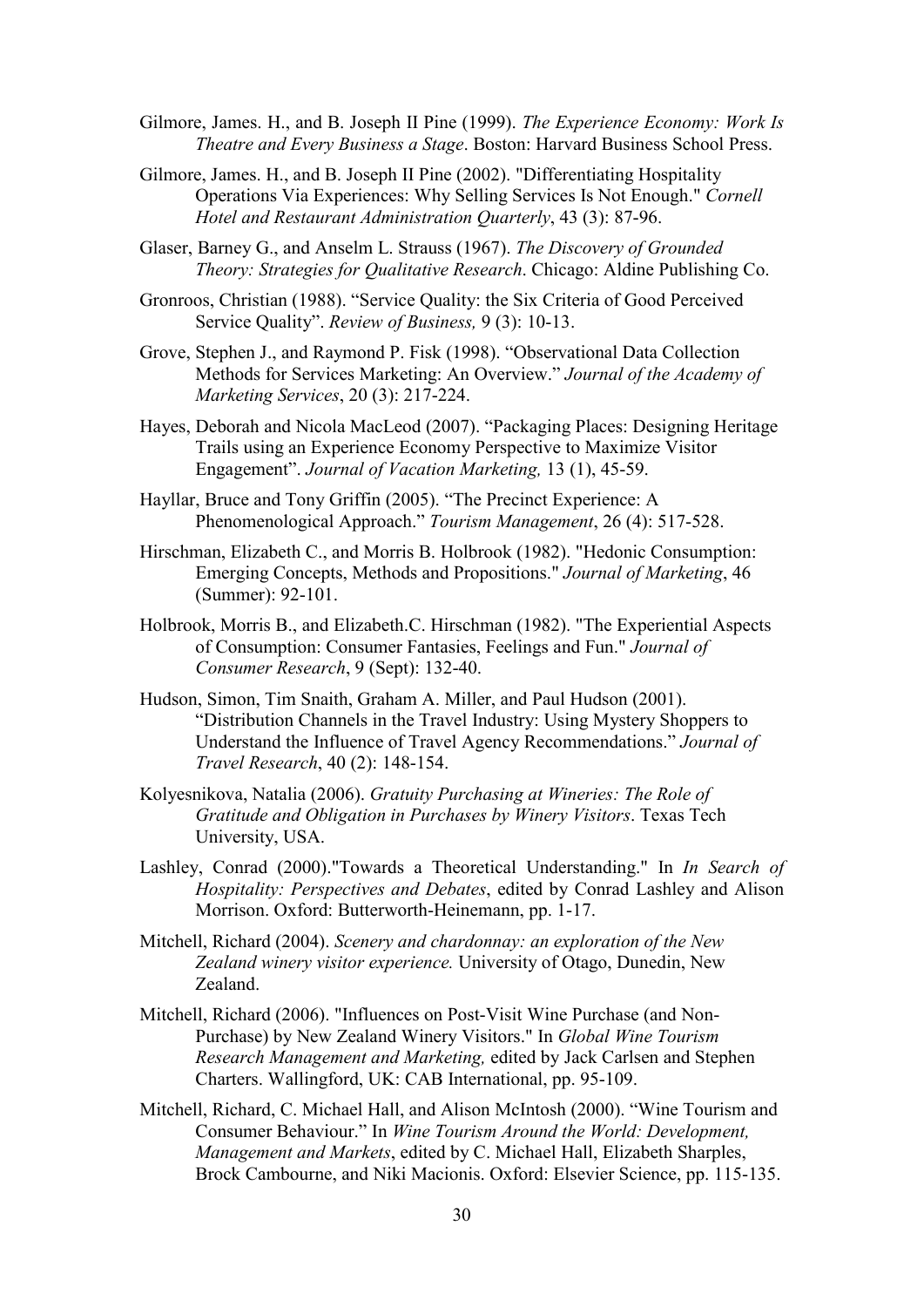- Mitchell, Richard, and C. Michael Hall (2001). "The Influence of Gender and Region on the New Zealand Winery Visit." *Tourism Recreation Research* 26 (2): 63- 75.
- Morris, Robyn and Chris King. (1997). *The Cellar Door Report: Margaret River Regions Winery/Tourism Research*. Perth: Edith Cowan University.
- Morrison, Lisa J., Andrew M. Colman, and Carolyn C. Preston (1997). "Mystery Customer Research: Cognitive Processes Affecting Accuracy " *Journal of the Market Research Society*, 39 (2): 349-61.
- O'Mahony, Barry, John Hall, Larry Lockshin, Leo Jago, and Graham Brown (2005). *Understanding the Impact of Wine Tourism on Future Wine Purchasing Behaviour: Wine Tourism Experiences and Future Behaviour* (Technical report). Queensland, Australa: CRC for Sustainable Tourism.
- O'Mahony, Barry, John Hall, Larry Lockshin, Leo Jago, and Graham Brown (2006). "Understanding the Impact of WineTourism on Post-Tour Purchasing Behaviour." In *Global Wine Tourism Research Management and Marketing*, edited by Jack Carlsen and Stephen Charters. Wallingford, UK: CAB International, pp. 123-137.
- O'Neill, Martin.A., and Stephen Charters (2000). "Service Quality at the Cellar Door: Implications for Western Australia's Developing Wine Tourism Industry." *Managing Service Quality*, 10 (2): 112-22.
- O'Neill, Martin A., and Steve Charters (2006a). "Survey timing and visitor perceptions of tasting room quality." In *Global Wine Tourism Research Management and Marketing*, edited by Jack Carlsen and Stephen Charters. Wallingford, UK: CAB International, pp.161-176.
- O'Neill, Martin, and Stephen Charters (2006b). "Service Quality at the Cellar Door: A Lesson in Services Marketing from Western Australia's Wine-Tourism Sector." In *Managing Tourism and Hospitality Services: Theory and International Applications*, edited by Bruce Prideaux, Gianna Moscardo and Eric Laws. Wallingford: CABI, pp. 251-61.
- O'Neill, Martin., Adrian Palmer, and Stephen Charters (2002). "Wine Production as a Service Experience - the Effects of Service Quality on Wine Sales." *Journal of Services Marketing*, 16 (4): 342-62.
- Parasuraman, A., Valarie A. Zeithaml, and Leonard L. (1985). "A Conceptual Model of Service Quality and its Implications for Future Research." *Journal of Marketing,* 49 (4): 41-50.
- Patton, Michael Q. (2002). *Qualitative Evaluation and Research Methods*. Newbury Park, CA: Sage Publications, Inc.
- Reichheld, Frederick. F. and W. Earl Sasser Jr. (1990). "Zero Defections: Quality Comes to Services." *Harvard Business Review*, 68 (5): 105-111.
- Roberts, Linda, and Beverley Sparks. (2006). "Enhancing the Wine Tourism Experience: The Customers' Viewpoint." In *Global Wine Tourism Research Management and Marketing*, edited by Jack Carlsen and Stephen Charters. Wallingford, UK: CAB International, pp. 47-66.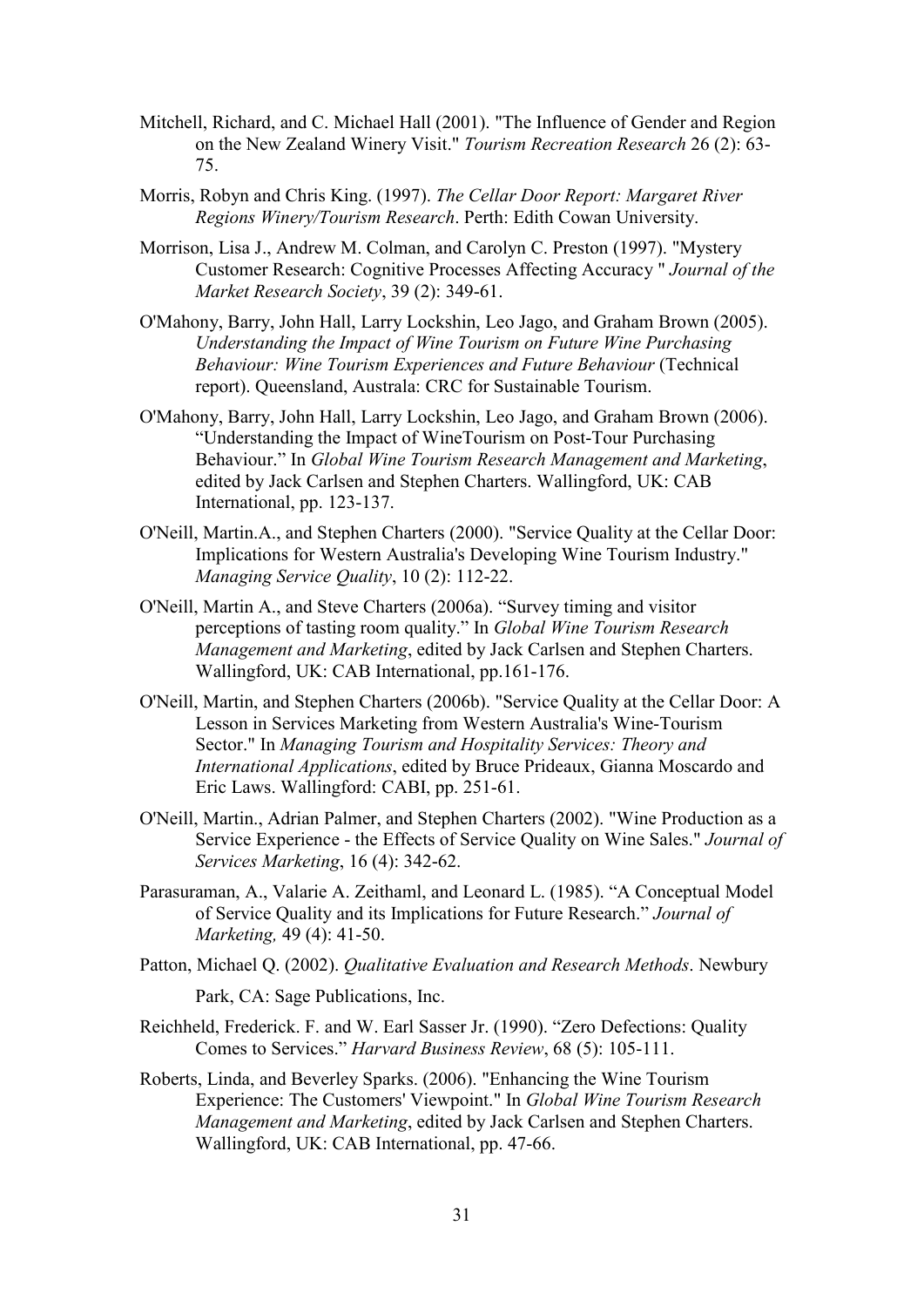- Selwyn, Tom (2000). "An Anthropology of Hospitality." In *In Search of Hospitality: Perspectives and Debates*, In *In Search of Hospitality: Perspectives and Debates*, edited by Conrad Lashley and Alison Morrison. Oxford: Butterworth-Heinemann, pp. 18-37.
- Taylor, Ruth (2006). "Wine Festivals and Tourism: Developing a Longitudinal Approach to Festival Evaluation." In *Global Wine Tourism Research Management and Marketing*, edited by Jack Carlsen and Stephen Charters. Wallingford, UK: CAB International, pp. 179-195.
- Telfer, Elizabeth (2000). "The Philosophy of Hospitableness." In *In Search of Hospitality: Perspectives and Debates*, edited by Conrad Lashley and Alison Morrison. Oxford: Butterworth-Heinemann, pp. 38-55.
- Thornton, Mary A. (1987). "Sekt Versus Schnapps in an Austrian Village." In *Constructive Drinking: Perspectives on Drink from Anthropology*, edited by Mary Douglas. New York: Cambridge University Press, pp. 102-12.
- Van Manen, Max (1990). *Researching Lived Experience: Human Science for an Action Sensitive Pedagogy.* London, Ontario: State University of New York Press.
- Visser, Margaret. (1991). *The Rituals of Dinner: The Origins, Evolution, Eccentricities and Meaning of Table Manners*. London: Viking.
- Wertenbroch, Klaus (1998). "Background and Overview." *Advances in Consumer Research*, 25: 216.
- Wilson, Alan M. (1998). "The Use of Mystery Shopping in the Measurement of Service Delivery." *The Service Industries Journal*, 18 (3): 148-163.
- Yuan, Jingxue, SooCheong Jang, Liping A. Cai, Alistair M. Morrison and Sally J. Linton (2006). "Analysis of Motivational and Promotional Effects of a Wine Festival." In *Global Wine Tourism Research Management and Marketing*, edited by Jack Carlsen and Stephen Charters. Wallingford, UK: CAB International, pp.196-208.